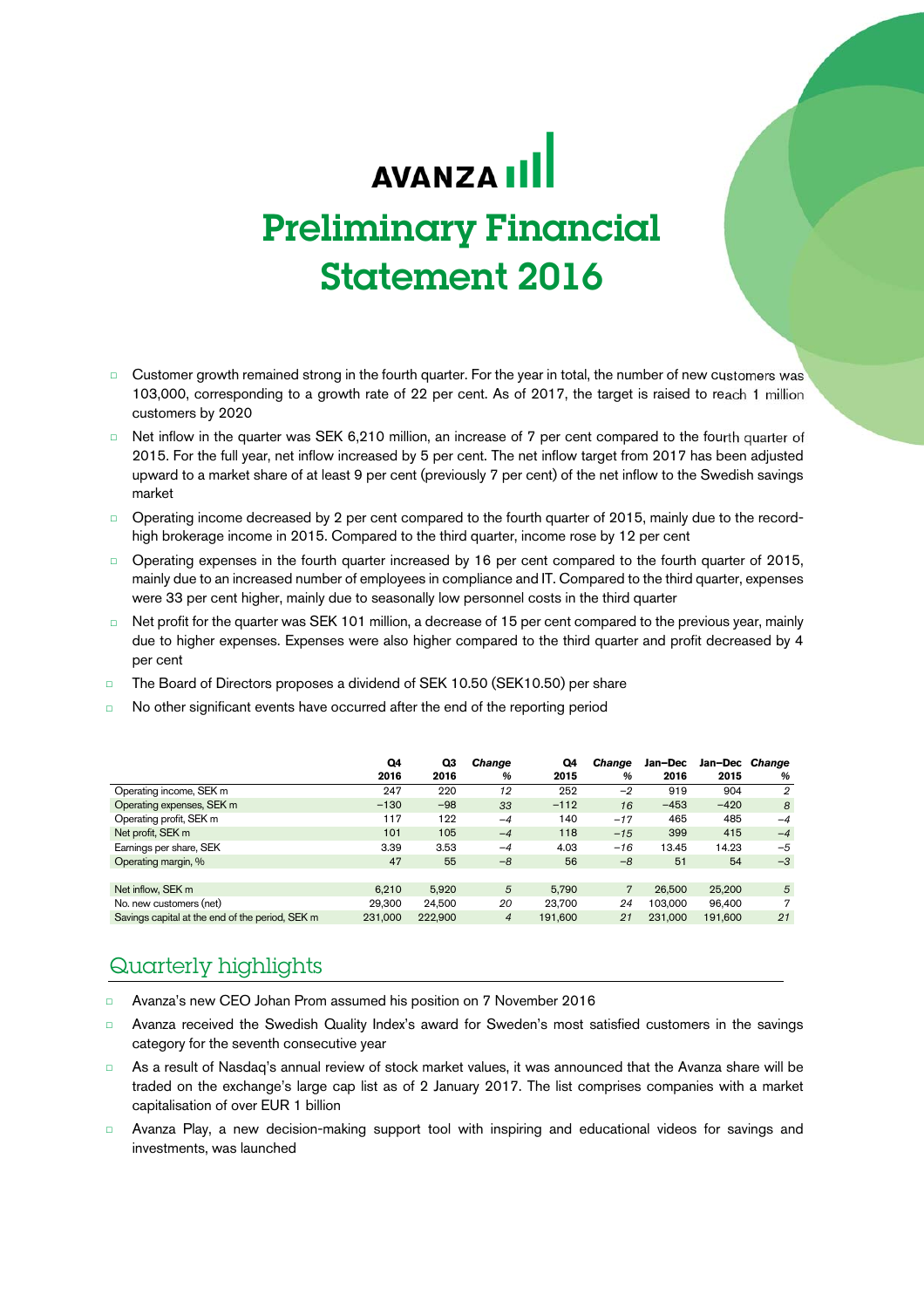# **This is Avanza**

Avanza was founded in 1999 and has since grown from a small company, dealing solely in online stock broking, into a digital bank and pension provider, challenging the major banks among others. Avanza is driving the long-term development of new financial products and services on the Swedish savings market – a market with considerable growth potential.

Avanza offers leading digital services for savings with the market's broadest range of savings products, simple decision-making tools and a strong occupational pension offering. Customers are offered cost-effective ways to save without fixed account charges in Swedish and foreign securities, currency and savings accounts. Avanza primarily targets private savers in Sweden, but also offers services for professional traders, corporate customers, banks and asset managers.

Avanza is covered by the state deposit guarantee and supervised by the Swedish Financial Supervisory Authority. The Parent Company Avanza Bank Holding AB (publ) is listed on Nasdaq Stockholm Large Cap (short name AZA).

For more information about Avanza, see avanza.se and avanza.com.

| $\underbrace{\underbrace{(\overbrace{CSK1}}_{\overline{25K1}}\underbrace{(\overbrace{CSK1}}_{\overline{25K1}}\underbrace{(\overbrace{CSK1}}_{\overline{25K1}}\underbrace{(\overbrace{CSK1}}_{\overline{25K1}}\underbrace{(\overbrace{CSK1}}_{\overline{25K1}}\underbrace{(\overbrace{CSK1}}_{\overline{25K1}}\underbrace{(\overbrace{CSK1}}_{\overline{25K1}})$ |  |  |  |
|-----------------------------------------------------------------------------------------------------------------------------------------------------------------------------------------------------------------------------------------------------------------------------------------------------------------------------------------------------------------|--|--|--|
|                                                                                                                                                                                                                                                                                                                                                                 |  |  |  |

# **Our vision & business model**

Avanza wants to create a better future for millions of people. We do so by offering the best savings alternatives and at the same time providing guidance and education to help customers increase their savings knowledge and facilitate investment decisions. Our promise to customers is that they can get a better return on their savings with us than with any other bank. Through a less expensive, better and simpler offering, we want to create a world-class customer experience. To fulfil our promise to customers and at the same time create value for shareholders, we have a business model based on the law of large numbers. Strong customer growth, combined with the market's lowest cost to savings capital ratio, generates higher long-term operating income. Cost effectiveness and economies of scale are achieved through continuous development, digitisation and internal efficiencies. This also reduces operational risks and increases stability.

### **Our long-term targets**

Satisfied customers:

□ Sweden's most satisfied savers according to SKI's (Swedish Quality Index) annual award

Satisfied shareholders:

- □ Market share of at least 9 per cent of the total net inflow to the Swedish savings market
- □ 1 million customers by 2020
- □ Dividend of at least 70 per cent of the profit of the year
- □ Cost increase shall not exceed income growth

Satisfied employees:

□ eNPS (Employee Net Promoter Score) over 45

|                                                              | Q4      | Q3      | Q <sub>2</sub> | Q1      | Q4      | Q3      | Q <sub>2</sub> | Q1      | Q4      |
|--------------------------------------------------------------|---------|---------|----------------|---------|---------|---------|----------------|---------|---------|
| <b>Quarterly overview</b>                                    | 2016    | 2016    | 2016           | 2016    | 2015    | 2015    | 2015           | 2015    | 2014    |
| Operating income, SEK m <sup>1)</sup>                        | 247     | 220     | 225            | 226     | 252     | 203     | 227            | 222     | 189     |
| Operating profit, SEK m                                      | 117     | 122     | 111            | 115     | 140     | 108     | 121            | 115     | 82      |
| Operating margin, % <sup>1)</sup>                            | 47      | 55      | 49             | 51      | 56      | 53      | 53             | 52      | 43      |
| Earnings per share, SEK                                      | 3.39    | 3.53    | 3.18           | 3.35    | 4.03    | 3.19    | 3.57           | 3.43    | 2.36    |
| Shareholders' equity per share, SEK                          | 43.83   | 40.44   | 36.64          | 41.71   | 38.37   | 34.33   | 30.97          | 24.65   | 28.22   |
| Return on shareholders' equity, %                            | 8       | 9       | 8              | 8       | 11      | 10      | 13             | 13      | 9       |
|                                                              |         |         |                |         |         |         |                |         |         |
| Net inflow, SEK m                                            | 6.210   | 5,920   | 9.430          | 4.960   | 5.790   | 5.010   | 4.370          | 10.000  | 5,940   |
| No. new customers (net)                                      | 29.300  | 24.500  | 23.100         | 26.100  | 23.700  | 20.400  | 20.500         | 31.800  | 15.900  |
| No. customers at the end of the period                       | 570,600 | 541.300 | 516,900        | 493,800 | 467.600 | 443.900 | 423.500        | 403,000 | 371,200 |
| Savings capital at the end of the period, SEK m              | 231.000 | 222.900 | 199.200        | 188.900 | 191.600 | 170.700 | 170.000        | 168.200 | 141.900 |
| Income to savings capital ratio, annualised, % <sup>1)</sup> | 0.44    | 0.42    | 0.46           | 0.48    | 0.56    | 0.48    | 0.54           | 0.57    | 0.55    |
| Costs to savings capital ratio, annualised, % <sup>1)</sup>  | 0.23    | 0.19    | 0.23           | 0.24    | 0.25    | 0.22    | 0.25           | 0.28    | 0.31    |

1) As of 2016, the deposit guarantee fee and the resolution fee are reported as interest expenses and has therefore been transferred from other operating expenses to net interest income. Historical numbers have been adjusted.

Numbers in the parentheses refer to the corresponding period or date in previous year unless otherwise is stated.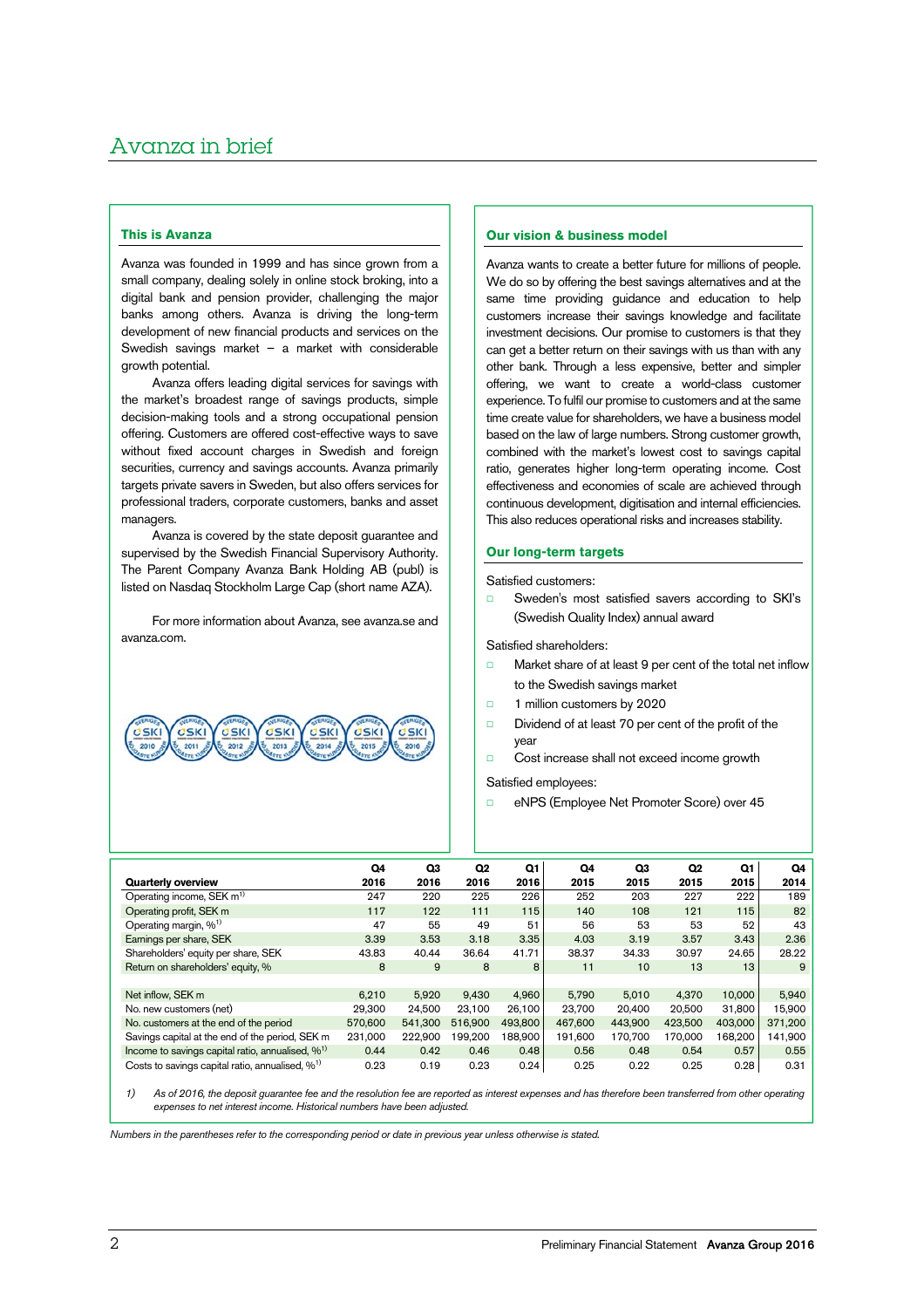# CEO comment

# **A unique culture of innovation with strong dedication**

2016 was an eventful and exciting year in geopolitics, on the stock market and for Avanza, but also for me personally, having had the privilege to take over as CEO in November. These last months have been tremendous. My positive impression of Avanza as a company has strenghened, where I am inspired and pleased by the engagement and willingness to create change among all our employees. Our innovativeness and dedication are something we really have to care about as we grow and become larger. Moving to the Nasdaq OMX Large Cap list as of January – which is a fantastic confirmation of what we are doing – is not going to affect our flexibility and agility.

We accomplished a lot during the year to make things better for our customers. We made over 2,500 updates and improvements to our website, were first to offer free stock trading on the Stockholm Stock Exchange, expanded the functionality of our mobile apps and worked hard to strengthen the user experience. As a result, more equity transactions on the Stockholm Stock Exchange were executed via Avanza than through all the four large banks combined. Nearly 3,000 new companies chose Avanza in 2016 for their occupational pensions, and we were the fourth largest in capital transfers in the Swedish life insurance market. During the fourth quarter, we also launched Avanza Play, our new decision-making support with inspiring and educational videos for savings and investments.

#### **Strong performance in our targeted areas in 2016**

Taken together, this helped us in the fourth quarter – and for the seventh consecutive year – to receive the award for Sweden's most satisfied savings customers, according to the Swedish Quality Index. According to YouGov's latest ranking, we were also the most recommended Swedish brand in Sweden. We have outstanding ambassadors internally as well and surpassed by a wide margin our employee satisfaction target of an eNPS score of 51, compared with averages for the banking and IT industries of 9 and 44, respectively.

In terms of hard target figures, we added 103,000 new customers in 2016, well exceeding the target. As many as 29,300 joined in the fourth quarter. It is also gratifying that so few are leaving us, only 1.2 per cent, which indicates that customers basically stay with Avanza for a lifetime. Our market share of the net inflow in the last 12-month period was 9.9 per cent, compared to a target of at least 7 per cent. This produced a total net inflow of SEK 26.5 billion – a record year in other words – with SEK 6.2 billion coming in the last quarter.

Net profit was pressured by lower income due to the interest rate environment and turbulent market conditions, which affected both net interest income and brokerage income. Because of this, in 2016 we did not reach our long-term target that income growth will exceed growth in costs. If we look at equity trading, however, the number of commission-generating customers and number of trades were record high for 2016 as a whole as well as the fourth quarter. What did affect brokerage income year on year was instead the lower trading volumes. Equity trading picked up in the fourth quarter after a slightly weaker third quarter and we remain the largest Swedish bank on

the Stockholm Stock Exchange. This resulted in strong brokerage commission income, the third best for a single quarter, but not as strong as the fourth quarter of 2015, when trading in a couple of trading intensive stocks was record high.

In November, we offered free stock trading in the US on Black Friday, resulting in a record-high number of transactions. We are seeing that interest in international stocks continue to rise, which together with international fund trading has strengthened currency-related income. Activity in corporate transactions was high, and we are seeing strong demand for our services and increased interest in our broad customer base from companies looking to diversify their ownership. Net interest income rose thanks a greater willingness among savers to take on risk as well as our attractive mortgage offers.

# **Timeless business model built on scalability, with a leading cost position**

During the year, we managed to reduce the cost to savings capital ratio from 25 to 22 points and are nearing our ambition of getting below 20 points. This is the result of continuous refinements, adjustments and efficiency improvements. Operating expenses for the year rose by 8 per cent, on the low end of our forecast. Our guidance for 2017 of an increase of 15– 20 per cent remains firm as we accelerate our rate of innovation to fully take advantage of the opportunities we see right now in digitisation and new regulations. The operating margin was 51 per cent for the full year, in line with our aim of around 50 per cent. This would not be possible without a scalable business model and our leading cost position.

In light of the above and to ensure an adequate level for future capital requirements, the Board of Directors proposes a dividend of SEK 10.50 per share.

### **Strong potential for growth and continued focus on core business in 2017**

Continuing to do the best for our customers, with cheaper, better and simpler offers, tops our to-do list again in 2017. This is why we continue to work on our mobile offer to satisfy and attract younger and broader target groups, fine-tune our tools and website content to retain our more active traders, and scale up, increase efficiencies and improve our internal processes and systems by being even more digital. We expect growth to remain strong and are stretching our target to reach 1 million customers by 2020, at the same time that we raise the target for our share of net inflow to the savings market to at least 9 per cent.

Stockholm, 19 January 2017

Johan Prom, CEO Avanza

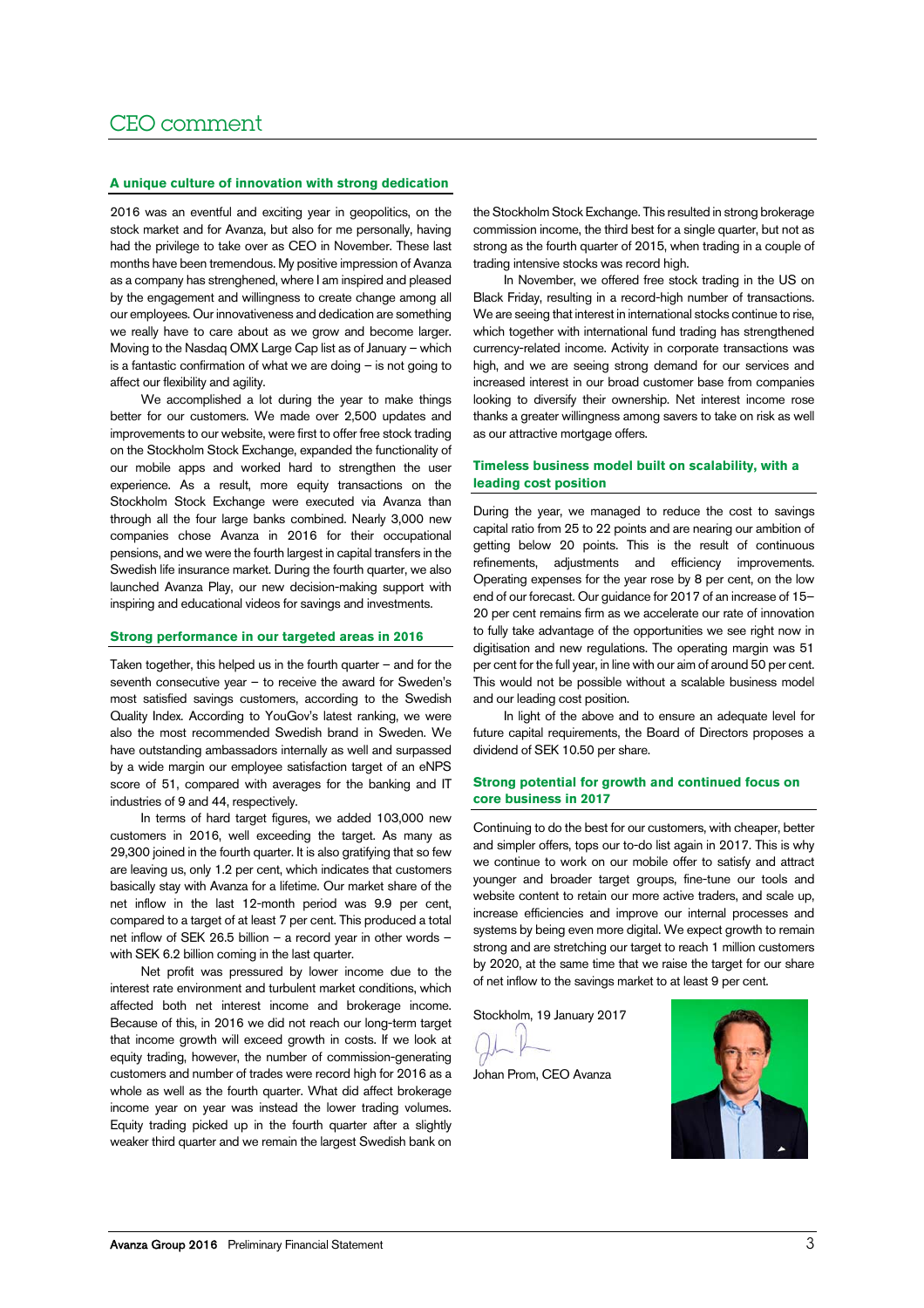# Operations

Satisfied customers are fundamental to Avanza's business concept. The operations are focused on what is best for customers, and customer-driven improvements are constantly made in order to offer new services and digital functions for a world-class customer experience.

### **Market environment**

During the first half-year, the stock market saw high volatility and falling prices due to geopolitical concerns. In the second half, the trend reversed and the Stockholm Stock Exchange rose, though volatility remained high, partly in connection with the US presidential election. The SIX Return Index gained 3 per cent in the fourth quarter. For the full year 2016, the increase was 10 per cent.

Trading activity among Avanza's customers increased compared to the third quarter and the number of transactions per customer and month rose by 5 per cent. The number of transactions per customer rose by 12 per cent year on year. The number of fund commission notes was high and customers rebalanced to a higher share of equity funds at the expense of a lower proportion of fixed income and hedge funds.

Turnover on the Stockholm Stock Exchange including First North rose in the fourth quarter by 21 per cent compared to the previous quarter. Compared to the same quarter in 2015, turnover fell by 4 per cent. In total, turnover for 2016 was 8 per cent lower than in 2015. The number of transactions, however, rose by 12 per cent and the average volume per transaction was consequently lower. Turnover among Avanza's customers increased in the fourth quarter by 5 per cent compared to the previous quarter. In total for the year, Avanza's turnover decreased by 2 per cent compared to 2015.

Avanza's share of transactions on the Stockholm Stock Exchange including First North was 14.6 (13.1) per cent in the fourth quarter, slightly below the record level in the third quarter. The share of turnover was 6.5 (8.7) per cent.

In February, the Riksbank lowered the repo rate by 0.15 basis points to a new record low of –0.50 per cent. Since then, rates have stayed unchanged, but the forecast for the benchmark rate has been adjusted downward several times. Not until early 2018 is the repo rate expected to rise.

#### **Target and outcomes in 2016**

□ Sweden's most satisfied savers according to the annual Swedish Quality Index award

- A market share of 9.9 per cent of the total net inflow to the Swedish savings market during the period October 2015 – September 2016, clearly exceeding the target of 7 per cent
- □ 103,000 new customers (+22 per cent). The yearly goal to grow the customer base by at least 10 per cent from the beginning of the year was exceeded already in June
- □ A proposed dividend corresponding to 79 per cent of net profit for the year, compared with the policy to distribute 70 per cent
- □ Operating expenses increased by 8 per cent, exceeding the rate of growth in income. Given current market conditions, Avanza deems it important to maintain high capacity in product and IT development and not worry too much about effects of short-term economic fluctuations on income. In the long term, income is expected to outpace costs.
- □ eNPS of 51, well over the target of 40.

### **Events during the fourth quarter**

Johan Prom took over as CEO of Avanza on 7 November. Henrik Källén stayed on as Acting CEO until then. Johan has executive experience at the supermarket chain ICA and as an advisor to a number of consumer companies. His work at ICA mainly involved in developing a customer offer and creating consumer products.

In December, Avanza was awarded for Sweden's most satisfied customers in the savings category for the seventh consecutive year.

According to the YouGov Brand Index published during the quarter, Avanza is the third most recommended brand in Sweden across categories.

During the fourth quarter, the Swedish Pilots Association selected Avanza as an occupational pension alternative for its SAS pilots as of 1 April 2017. Many of the pilots already make salary deductions through Avanza.

As a result of Nasdaq's annual review of stock market values, the Avanza share is traded as of 2 January 2017 on the exchange's Large Cap list, comprising companies with a market capitalisation of over EUR 1 billion.

# **Product and business development during the fourth quarter**

Avanza Play, a new decision-making support tool with videos that educates customers and encourages them to save, was launched in the fourth quarter.

The ceiling on mortgage lending volume for Private Banking customers was raised by an additional SEK 0.25 billion to SEK 4.75 billion to meet customer demand.

#### **Activity and market shares**

| 2016<br>Oct-Dec | 2015<br>Oct-Dec | Change<br>$\%$ | 2016<br>Jan-Dec | 2015<br>Jan-Dec | <b>Change</b><br>$\%$ |
|-----------------|-----------------|----------------|-----------------|-----------------|-----------------------|
| 7,050           | 5.410           | 30             | 24,600          | 18,000          | 37                    |
| 4.0             | 3.8             | 5              | 3.8             | 3.4             | 12                    |
|                 |                 |                |                 |                 |                       |
|                 |                 |                |                 |                 |                       |
|                 |                 |                |                 |                 |                       |
| 14.6            | 13.1            | 1.5            | 13.5            | 10.9            | 2.6                   |
| 6.5             | 8.7             | $-2.2$         | 6.8             | 6.4             | 0.4                   |
|                 |                 |                |                 |                 |                       |

For definitions see page 21.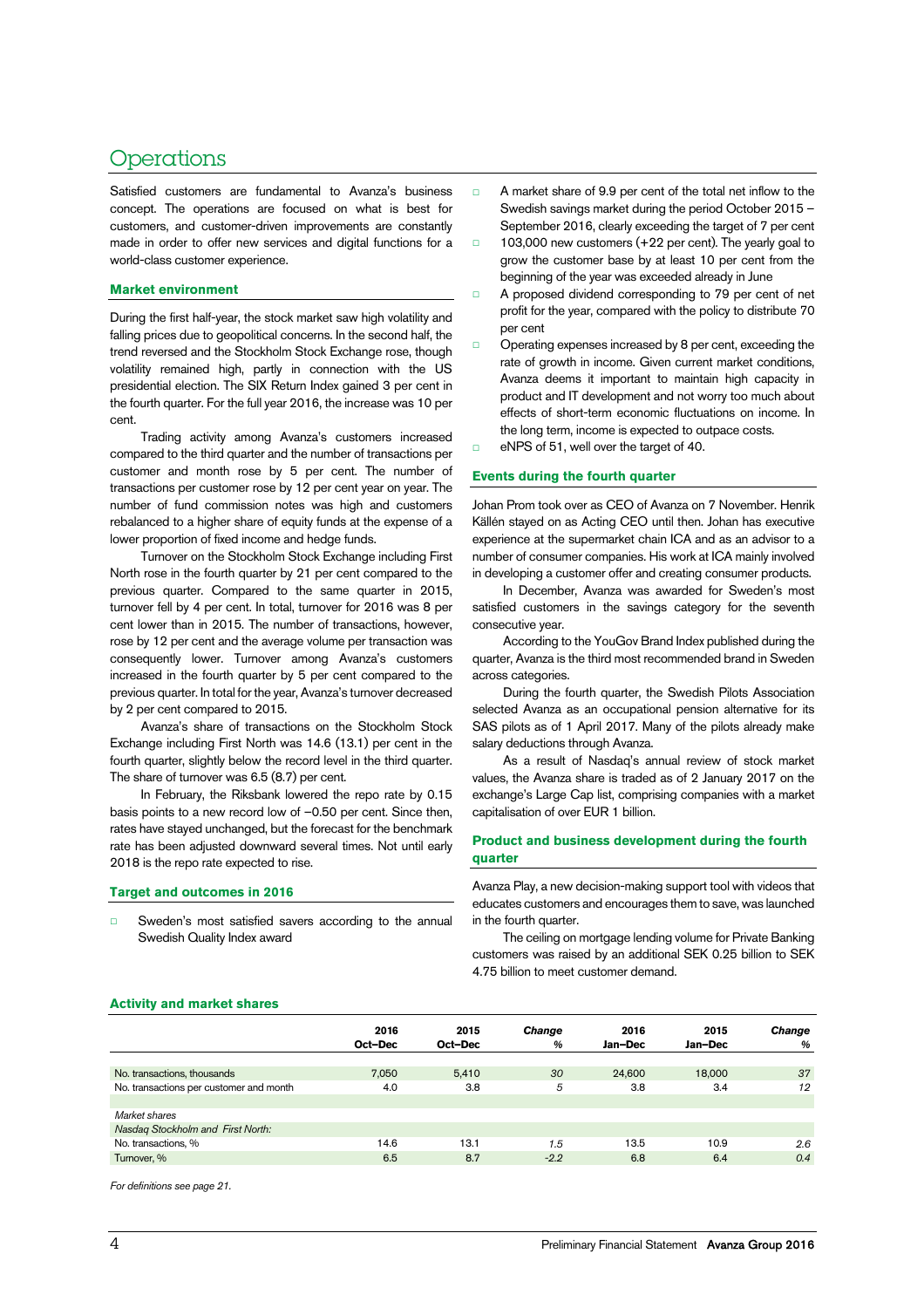#### **Net inflow**

|                                     | 2016    | 2015    | <b>Change</b>  | 2016    | 2015    | <b>Change</b> |
|-------------------------------------|---------|---------|----------------|---------|---------|---------------|
| SEK <sub>m</sub>                    | Oct-Dec | Oct-Dec | %              | Jan-Dec | Jan-Dec | %             |
|                                     |         |         |                |         |         |               |
| Standard                            | 5,450   | 4,120   | 32             | 20,020  | 20,250  | $-1$          |
| Private Banking                     | 620     | 1,360   | $-54$          | 6,030   | 4,320   | 40            |
| Pro                                 | 140     | 310     | $-55$          | 450     | 630     | $-29$         |
| <b>Net inflow</b>                   | 6,210   | 5,790   | 7              | 26,500  | 25,200  | 5             |
|                                     |         |         |                |         |         |               |
| Equity & investment fund accounts   | 1,630   | 2.330   | $-30$          | 6.840   | 3.720   | 84            |
| Investment savings accounts (ISK)   | 3,900   | 2,720   | 43             | 13.400  | 14.600  | $-8$          |
| Savings accounts                    | 110     | 180     | $-39$          | 1.150   | 820     | 40            |
| of which, external deposit accounts | 70      | 110     | $-36$          | 1.100   | 710     | 55            |
| Pension- & insurance-based accounts | 570     | 560     | $\overline{2}$ | 5,110   | 6.060   | $-16$         |
| of which, endowment insurance       | $-200$  | $-140$  | 43             | 2,540   | 3,740   | $-32$         |
| of which, occupational pensions     | 770     | 680     | 13             | 2,680   | 2,200   | 22            |
| <b>Net inflow</b>                   | 6,210   | 5,790   | $\overline{z}$ | 26,500  | 25,200  | 5             |
|                                     |         |         |                |         |         |               |
| Net inflow/Savings capital, %       | 11      | 14      | $-3$           | 14      | 18      | $-4$          |

For definitions see page 21.

Avanza's share of the total net inflow to the Swedish savings market during the period October 2015 – September 2016 was 9.9 per cent. In total for 2016, the net inflow was SEK 26.5 billion, 5 per cent higher than the previous year.

Net inflow in the quarter amounted to SEK 6.2 billion, 7 per cent higher than the inflow in the same quarter of 2015. Just over half of the quarterly net inflow came from new customers.

Compared to the previous quarter, net inflow increased by 5 per cent. The largest share of the net inflow was to investment savings accounts, which offer tax advantages for customers in the current interest rate environment.

The net inflow to Avanza's occupational pension products remained strong and increased by 13 per cent compared to the fourth quarter of 2015.

#### **No. customers and accounts**

|                                     |            |            | <b>Change</b>  |            | <b>Change</b> |
|-------------------------------------|------------|------------|----------------|------------|---------------|
|                                     | 31-12-2016 | 30-09-2016 | $\frac{a}{b}$  | 31-12-2015 | $\%$          |
|                                     |            |            |                |            |               |
| <b>Standard</b>                     | 550.910    | 522,890    | 5              | 451.490    | 22            |
| Private Banking                     | 17.700     | 16.600     | 7              | 14.300     | 24            |
| Pro                                 | 1.990      | 1.810      | 10             | 1.810      | 10            |
| No. customers                       | 570,600    | 541,300    | 5              | 467,600    | 22            |
|                                     |            |            |                |            |               |
| Equity & investment fund accounts   | 344,200    | 331,600    | $\overline{4}$ | 306,100    | 12            |
| Investment savings accounts         | 304,400    | 271,900    | 12             | 188,000    | 62            |
| Savings accounts                    | 110.900    | 109.700    |                | 101.700    | 9             |
| of which, external deposit accounts | 82,100     | 80,700     | $\overline{2}$ | 72,800     | 13            |
| Pension- & insurance-based accounts | 292,400    | 281.500    | $\overline{4}$ | 255.900    | 14            |
| of which, endowment insurance       | 159,100    | 151,900    | 5              | 135,100    | 18            |
| of which, occupational pensions     | 55,700     | 52,000     | 7              | 42,400     | 31            |
| No. accounts                        | 1,051,900  | 994,700    | 6              | 851,700    | 24            |
|                                     |            |            |                |            |               |
| No. accounts per customer           | 1.84       | 1.84       | 0              | 1.82       | $\mathbf{1}$  |

For definitions see page 21.

The number of customers rose in 2016 by 103,000, a growth rate of 22 per cent. During the year, 3,000 new companies selected Avanza for their occupational pensions.

Growth remained strong in the fourth quarter with 29,300 new customers. One of the reasons for the continued high inflow is a stronger range of products and services. At the end of the year, Avanza had 570,600 customers.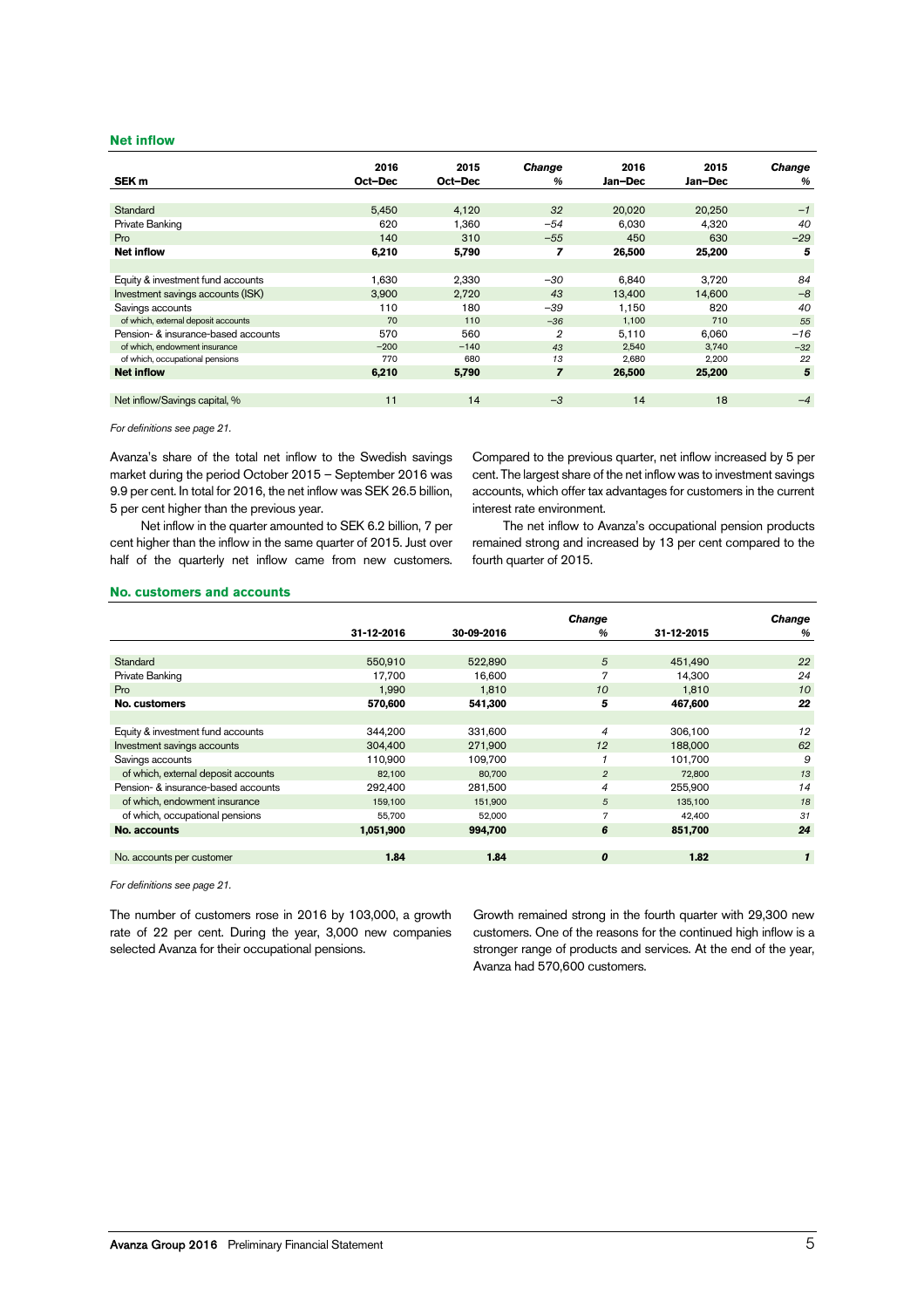#### **Savings capital**

|            |            | Change           |            | Change         |
|------------|------------|------------------|------------|----------------|
| 31-12-2016 | 30-09-2016 | $\frac{9}{6}$    | 31-12-2015 | %              |
|            |            |                  |            |                |
| 129,150    | 125,730    | 3                | 109,960    | 17             |
| 95,100     | 91,000     | 5                | 76,300     | 25             |
| 6,750      | 6,170      | $\mathfrak{g}$   | 5,340      | 26             |
| 231,000    | 222,900    | 4                | 191,600    | 21             |
|            |            |                  |            |                |
| 77,350     | 73,970     | 5                | 66,140     | 17             |
| 64,000     | 59,900     | $\overline{7}$   | 46,600     | 37             |
| 9,450      | 9,330      | $\mathcal I$     | 8,260      | 14             |
| 8,580      | 8,500      | $\mathbf{1}$     | 7,450      | 15             |
| 80,200     | 79,700     | $\mathbf{1}$     | 70,600     | 14             |
| 57,900     | 58,700     | $-1$             | 52,400     | 10             |
| 12,100     | 11,000     | 10               | 8,520      | 42             |
| 231,000    | 222,900    | 4                | 191,600    | 21             |
|            |            |                  |            |                |
| 145,280    | 140,720    | 3                | 118,940    | 22             |
| 58.900     | 55,200     | 7                | 48,900     | 20             |
| 35.000     | 34.500     | $\mathbf{1}$     | 30,300     | 16             |
| 8,580      | 8,500      | $\mathbf{1}$     | 7,450      | 15             |
| $-8,180$   | $-7,520$   | 9                | $-6.540$   | 25             |
| $-4,060$   | $-3,600$   | 13               | $-2,720$   | 49             |
| 231,000    | 222,900    | $\boldsymbol{4}$ | 191,600    | 21             |
|            |            |                  |            |                |
| 428        | 459        | $-31$            | 463        | $-35$          |
| 12         | 12         | 0                | 12         | $\Omega$       |
|            |            |                  |            |                |
| 6          | 5          | $\mathbf{1}$     | 16         | $-10$          |
| 10         | 6          | $\overline{4}$   | 10         | $\overline{O}$ |
|            |            |                  |            |                |

For definitions see page 21.

Savings capital grew in the fourth quarter driven by the high customer and net inflow as well as the the strong stock market development. Savings capital amounted to SEK 231,000 million at year-end, an increase of 21 per cent from the beginning of the year. During the same period, the stock market was up 10 per cent.

At the end of the period, 25 per cent of customer capital was invested in funds, unchanged from the beginning of 2016. Fund capital increased by 20 per cent from the beginning of the year.

The uncertain stock market contributed to higher deposits during the first half-year. During the second half, deposits were stable at about SEK 35,000 million. As a share of the savings capital, however, deposits gradually decreased during the year to 15 per cent at year-end.

Lending rose by 25 per cent from the beginning of the year and at the end of the period was comprised of 50 per cent securities loans and 50 per cent mortgage loans.

Savings capital in occupational pension accounts grew by 42 per cent from the beginning of the year.

### **Seasonal effects**

Customer and net inflow are normally higher at the beginning of the year, while activity has historically been lower in the summer months. The introduction of mobile services has made it possible for customers to manage their savings while on vacation, which has kept summer activity higher in recent years. Seasonal variations are not necessarily reflected in the company's financial results, which are impacted more by cyclical market factors such as stock market development and the repo rate. The third quarter is characterized by lower personnel costs, based on employees' summer vacation. Income from Corporate Finance activity is also seasonally low in the third quarter.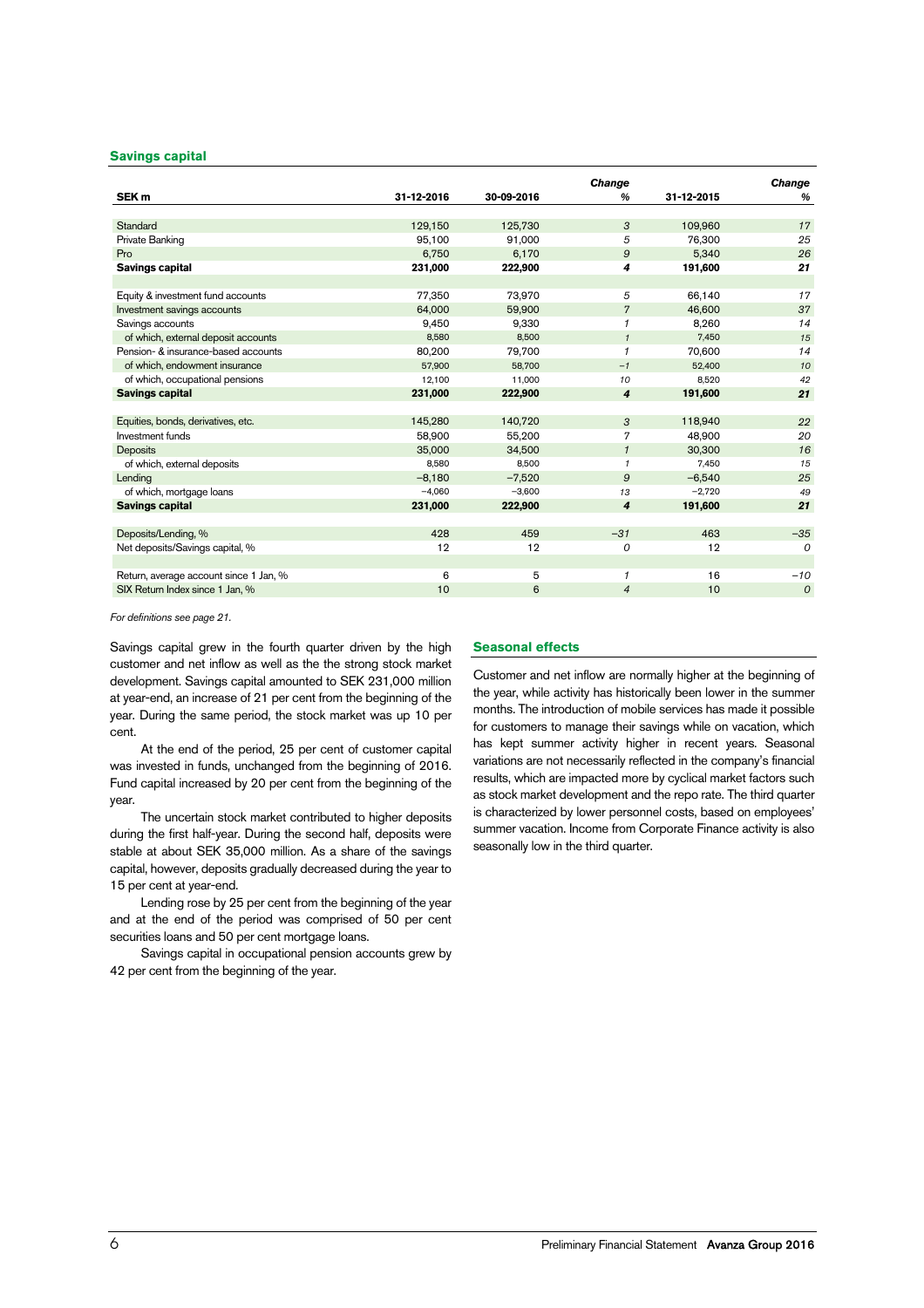# Financial overview

|                                                       | 2016<br>Oct-Dec | 2015<br>Oct-Dec | <b>Change</b><br>% | 2016<br>Jan-Dec | 2015<br>Jan-Dec | Change<br>%    |
|-------------------------------------------------------|-----------------|-----------------|--------------------|-----------------|-----------------|----------------|
| Income Statement, SEK m                               |                 |                 |                    |                 |                 |                |
|                                                       |                 |                 |                    |                 |                 |                |
| Brokerage income                                      | 122             | 146             | $-17$              | 469             | 479             | $-2$           |
| Fund commissions                                      | 48              | 38              | 25                 | 168             | 160             | $\sqrt{5}$     |
| Net interest income <sup>1)</sup>                     | 31              | 30              | 0                  | 114             | 139             | $-18$          |
| Other income                                          | 47              | 38              | 24                 | 167             | 127             | 32             |
| Operating income <sup>1)</sup>                        | 247             | 252             | $-2$               | 919             | 904             | $\mathbf{2}$   |
|                                                       |                 |                 |                    |                 |                 |                |
| Personnel                                             | $-83$           | $-75$           | 11                 | $-290$          | $-266$          | 9              |
| Marketing                                             | $-11$           | $-6$            | 80                 | $-32$           | $-27$           | 17             |
| Depreciation                                          | $-2$            | $-2$            | $-11$              | $-8$            | $-8$            | $-2$           |
| Other expenses <sup>1)</sup>                          | $-34$           | $-29$           | 18                 | $-123$          | $-118$          | $\overline{4}$ |
| Operating expenses before credit losses <sup>1)</sup> | $-130$          | $-112$          | 16                 | $-453$          | $-420$          | 8              |
|                                                       |                 |                 |                    |                 |                 |                |
| Profit before credit losses                           | 117             | 140             | $-17$              | 465             | 485             | $-4$           |
|                                                       |                 |                 |                    |                 |                 |                |
| Credit losses, net                                    | $\Omega$        | $\mathbf 0$     | $-88$              | $-1$            | 0               | 134            |
| <b>Operating profit</b>                               | 117             | 140             | $-17$              | 465             | 485             | $-4$           |
|                                                       |                 |                 |                    |                 |                 |                |
| Tax on profit for the period                          | $-16$           | $-22$           | $-27$              | $-66$           | $-70$           | $-6$           |
| Net profit                                            | 101             | 118             | $-15$              | 399             | 415             | $-4$           |
|                                                       |                 |                 |                    |                 |                 |                |
| <b>Key ratios</b>                                     |                 |                 |                    |                 |                 |                |
| Operating margin, % <sup>1)</sup>                     | 47              | 56              | $-8$               | 51              | 54              | $-3$           |
| Profit margin, % <sup>1)</sup>                        | 41              | 47              | $-6$               | 43              | 46              | $-2$           |
| Earnings per share, SEK                               | 3.39            | 4.03            | $-16$              | 13.45           | 14.23           | $-5$           |
| Earnings per share after dilution, SEK                | 3.38            | 3.99            | $-15$              | 13.44           | 14.10           | $-5$           |
| Return on shareholders' equity, %                     | 8               | 11              | $-3$               | 33              | 45              | $-12$          |
| Credit loss level, %                                  | 0.00            | 0.00            | 0.00               | 0.01            | 0.00            | 0.00           |
|                                                       |                 |                 |                    |                 |                 |                |
| Investments, SEK m                                    | 15              | 8               | 78                 | 36              | 28              | 28             |
|                                                       |                 |                 |                    |                 |                 |                |
| Brokerage income/Operating income, % <sup>1)</sup>    | 49              | 58              | $-8$               | 51              | 53              | $-2$           |
| Fund commissions/Operating income, % <sup>1)</sup>    | 19              | 15              | $\overline{4}$     | 18              | 18              | $\mathbf{1}$   |
| Net interest income/Operating income, % <sup>1)</sup> | 12              | 12              | 0                  | 12              | 15              | $-3$           |
| Other income/Operating income, % <sup>1)</sup>        | 19              | 15              | $\overline{4}$     | 18              | 14              | $\overline{4}$ |
|                                                       |                 |                 |                    |                 |                 |                |
| Income to savings capital ratio, $\%$ <sup>1)</sup>   | 0.44            | 0.56            | $-0.12$            | 0.44            | 0.54            | $-0.09$        |
| Costs to savings capital ratio, $\%^{1}$              | 0.23            | 0.25            | $-0.02$            | 0.22            | 0.25            | $-0.03$        |
|                                                       |                 |                 |                    |                 |                 |                |
| Brokerage income per trading day, SEK m               | 1.9             | 2.3             | $-18$              | 1.9             | 1.9             | $-3$           |
| Brokerage per commission note, SEK                    | 36              | 51              | $-29$              | 41              | 56              | $-27$          |
| No. trading days                                      | 63.5            | 62.5            | 2                  | 251.0           | 248.5           | $\mathcal I$   |
| Average no. employees                                 | 360             | 337             | $\overline{7}$     | 343             | 323             | $\epsilon$     |
| Web service operational availability, %               | 99.6            | 100.0           | $-0.4$             | 99.9            | 100.0           | $-0.1$         |

1) As of 2016, the deposit guarantee fee and the resolution fee are reported as interest expenses and a transfer has been made from other operating expenses to net interest income. Historical numbers have been adjusted.

|                                     |            |            | Change |            | Change   |
|-------------------------------------|------------|------------|--------|------------|----------|
| Key ratios                          | 31-12-2016 | 30-09-2016 | %      | 31-12-2015 | %        |
| Shareholders' equity per share, SEK | 43.83      | 40.44      |        | 38.37      | 14       |
| Capital base/Capital requirement    | 1.66       | 1.66       |        | $1.67^{1}$ | $-1$     |
| No. employees                       | 365        | 355        |        | 334        | 9        |
| Market value, SEK                   | 369.00     | 339.00     | 9      | 367.50     | $\Omega$ |
| Market capitalisation, SEK m        | 11.000     | 10.100     |        | 10.800     | 2        |

1) The figure of 31-12-2015 have been restated compared with The Annual Report 2015 in order to be comparable with the figures of 2016, which are adjusted to the new Solvency 2 rules that took effect on 1 January 2016.

For definitions see page 21.

Extended financial history is available at Avanza's website, avanza.se/keydata.

Operating profit for the full year amounted to SEK 465 million, a decrease of 4 per cent compared to 2015. The operating margin was 51 per cent. Operating profit in the fourth quarter amounted to SEK 117 million, down 17 per cent compared to the fourth quarter of 2015, mainly as a result of higher expenses. Compared to the third quarter of 2016, when operating profit was SEK 122

million, the decrease was 4 per cent. The fourth quarter profit corresponds to an operating margin of 47 per cent.

Income for the full year rose by 2 per cent due to an increase in other income and higher fund commissions, while the lower net interest income and decreased brokerage income had the opposite effect. Operating income for the fourth quarter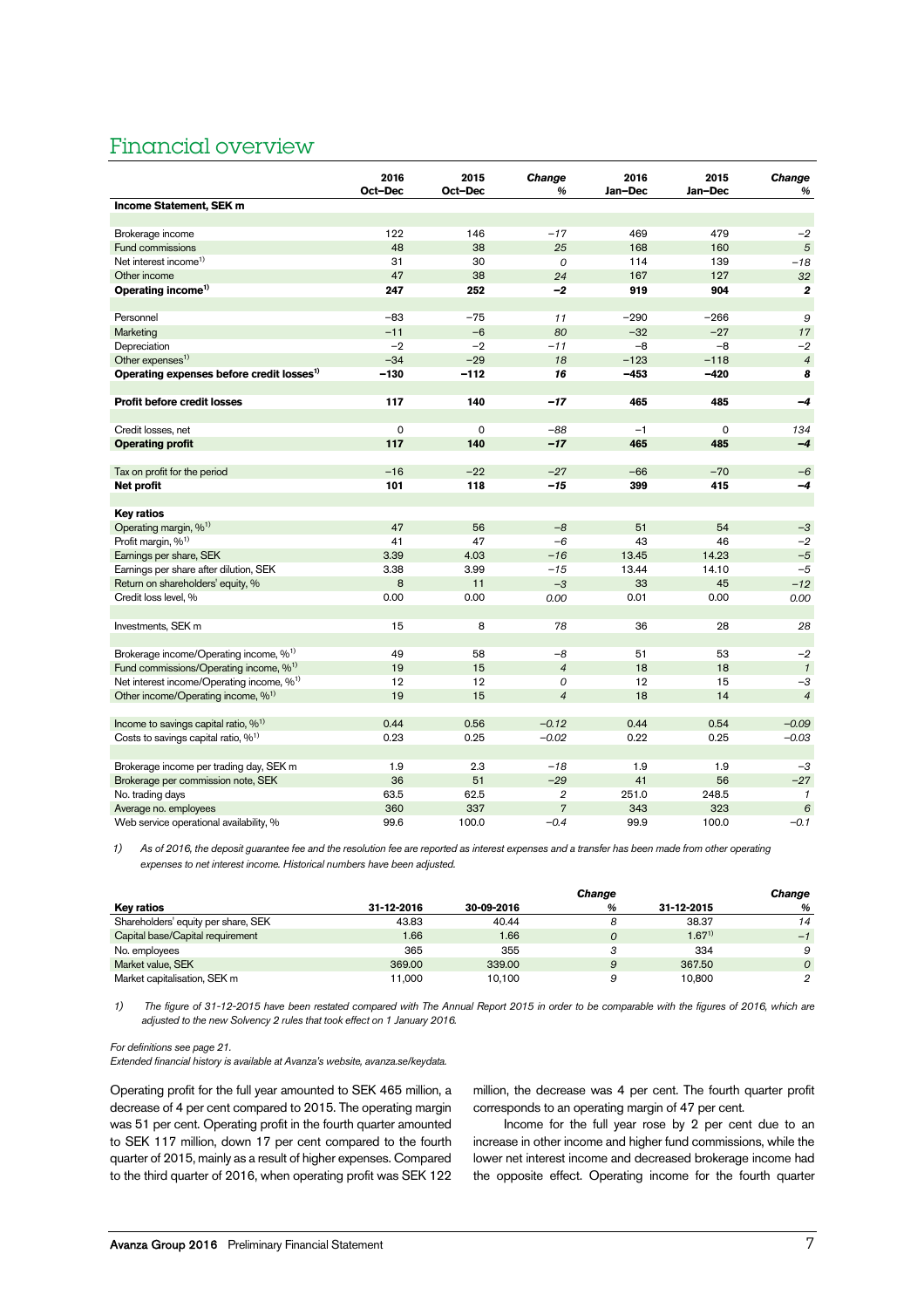decreased by 2 per cent compared to the fourth quarter of 2015, mainly due to lower brokerage income, which was partly offset by higher other income and fund commissions. Compared to third quarter, operating income increased by 12 per cent.

Brokerage income for 2016 decreased by 2 per cent at the same time that the number of equity transactions gained 37 per cent and the number of commission-generating customers rose by 32 per cent. Instead, brokerage income was squeezed by the size of the transactions, which were smaller. More customers are trading equities, but at lower volumes and in lower brokerage fee classes suited to their trading patterns. This means that income per transaction is falling, even though brokerage income per turnover increased somewhat compared to 2015. Since the launch of Avanza Markets, which is reported under other income, the majority of income from ETPs has been moved from the brokerage income to other income, which affects year-on-year comparisons.

Quarterly brokerage income decreased by 17 per cent compared to the exceptionally high level in the fourth quarter of 2015. The decrease was mainly due to lower trading in a couple of securities. Compared to the third quarter, brokerage income increased by 8 per cent due to more commission-generating customers and higher turnover.

Fund commissions increased by 5 per cent in 2016 compared to 2015, mainly due to higher fund volumes. They also increased for the fourth quarter, by 25 per cent compared to the same quarter in 2015, due to higher volumes as a result of higher valuations and net buying. Customers' higher risk tolerance and larger share of investments in equity and blend funds raised commission income slightly. Compared to third quarter, income was up 8 per cent thanks to higher fund volumes.

Net interest income fell by 18 per cent in 2016, mainly as a result of the 15 bps repo rate cut in February. Net interest income for the fourth quarter was practically unchanged compared to a year earlier, despite the lower repo rate and thanks to increased lending, with the biggest contribution coming from increased securities lending. Compared to third quarter, net interest income rose by 20 per cent, a result of increased lending. The repo rate averaged –0.48 per cent in 2016, compared to –0.25 per cent in the previous year. STIBOR (3M) was on average 30 bps lower than the previous year. In the fourth quarter, the repo rate was on average 15 bps lower year on year, while STIBOR (3M) was on average 21 bps lower than the fourth quarter of 2015 and 3 bps lower than the third quarter. All else being equal, without taking changes in customer behaviour into account, a 1 percentage point change in interest rates with today's volumes would affect full-year net interest income by SEK 170–220 million.

Other income increased compared to the previous year, mainly due to the launch of Avanza Markets in May 2015. Currency-related income was also higher, mainly as a result of increased trading in international securities. In 2016, trading in foreign stocks among Avanza's customers was 6.5 per cent measured by the number of transactions. The number of transactions was over 50 per cent higher than in 2015. The biggest interest was in the US, Denmark, Norway and Canada. Other income rose by 24 per cent compared to the fourth quarter of 2015, mainly as a result of increased currency-related income and commission income in Avanza Markets. Compared to third

quarter, other income increased by 24 per cent, mainly due to seasonally low income from Corporate Finance in the third quarter, but also increased international trading. During the fourth quarter, Avanza Markets accounted for 26 per cent, currencyrelated income for 52 per cent and income from Corporate Finance for 23 per cent of other income. Avanza Market's share of total trading in exchange-traded products (ETP) in the fourth quarter represented 66 per cent of the turnover on the Stockholm Stock Exchange and NDX Sweden, and 68 per cent in terms of number of transactions.

Avanza's share of total ETP trading increased from 65 to 80 per cent in 2016.

Operating expenses amounted to SEK 453 million in 2016, an increase of 8 per cent year on year, mainly due to increased personnel costs. This aligns with the previous estimated increase of 8–10 per cent. For the fourth quarter, operating expenses rose by 16 per cent year on year, mainly due to higher personnel costs, but also higher marketing and other expenses. This was slightly less than the estimated increase of around 20 per cent in the third quarter. Personnel costs rose by 11 per cent, partly due to increased capacity in IT development and compliance. Other expenses rose by 18 per cent, mainly caused by higher IT costs. Compared to the previous quarter, operating expenses increased by 33 per cent, mainly due to seasonally lower personnel costs during the summer months. In 2017, expenses are expected to rise at a rate of 15–20 per cent before returning to a yearly rate of 8–10 per cent. For more information, see Future outlook on page 11.

### **Financial position**

Avanza is mainly self-financed by equity and customer deposits. All of Avanza's assets have a high level of liquidity. The majority of the assets can, therefore, be transferred within a couple of days.

The surplus liquidity is mainly invested in covered bonds and with systemically important Nordic banks and to a lesser extent in bonds issued by the Swedish Government and Municipalities. Of the liquid assets of SEK 1,583 million as per the end of the period, SEK 130 million were pledged as collateral mainly referring to Swedish credit institutions and the stock exchange.

Avanza does not conduct, and has not previously conducted, trading in securities on its own behalf.

All lending is secured against listed securities or with pledges on houses and tenant-owned apartments. Between 2001 and 2016 total credit losses amounted to SEK 10 million, which is the equivalent, on average, to less than 0.03 per cent per year.

### **The Parent Company Avanza Bank Holding AB (publ)**

Avanza Bank Holding AB (publ) is the Parent Company in the Avanza Group. The operating result in 2016 was SEK –11 million (SEK –13m). The Parent Company does not report any revenues. Anticipated dividend from subsidiaries of SEK 207 million (SEK 318m) was reported for 2016.

A dividend payment for 2015 of SEK 308 million (SEK 202m) was made to the shareholders during 2016.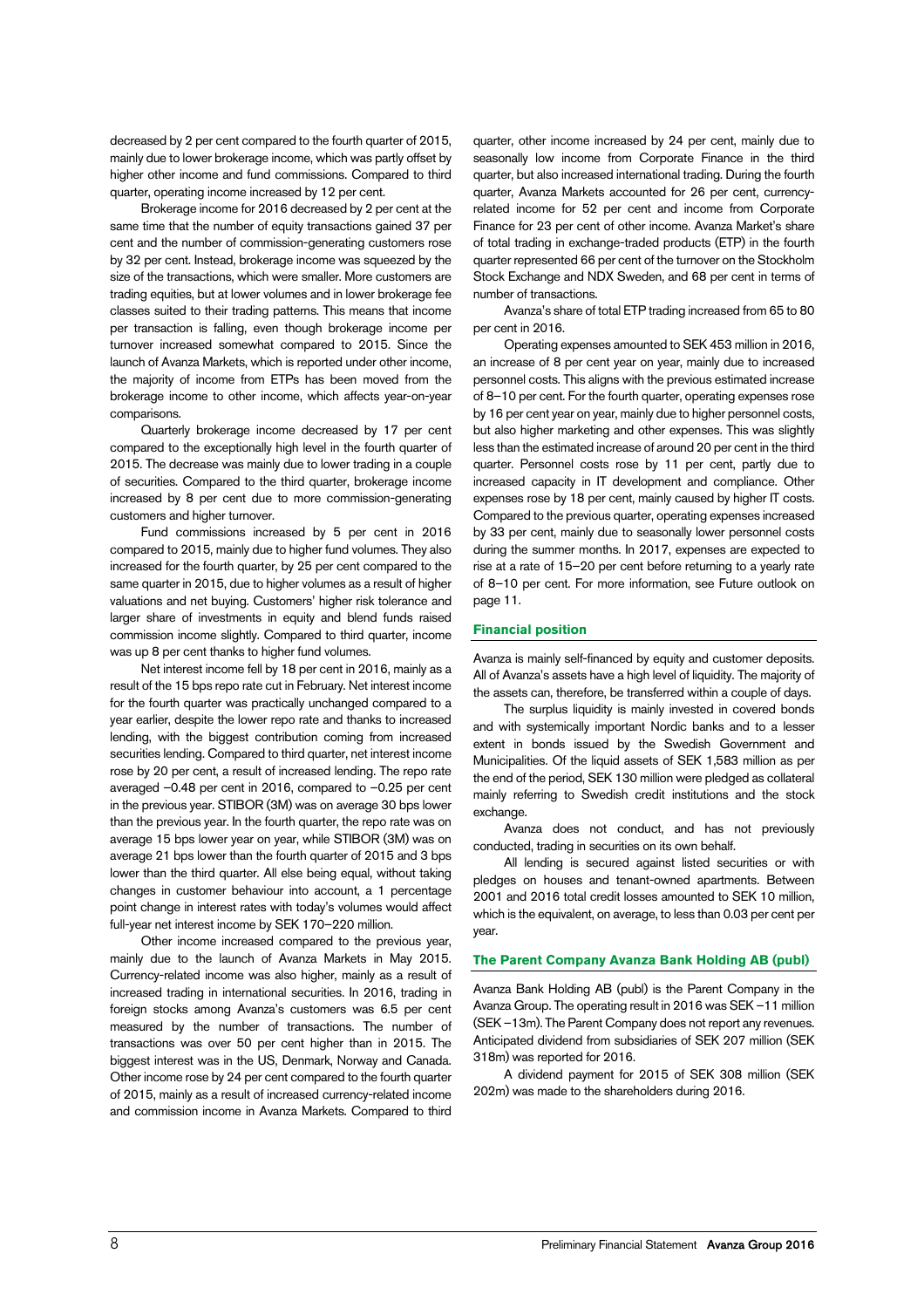# **Capital surplus**

| SEK <sub>m</sub>                   | 31-12-2016 | $31 - 12 - 2015$ <sup>1)</sup> |
|------------------------------------|------------|--------------------------------|
| Shareholders' equity, the Group    | 1,308      | 1,126                          |
|                                    |            |                                |
| Additional                         |            |                                |
| Solvency capital (NPV)             | 2,340      | 1,226                          |
| Subordinated bond                  | 92         | 78                             |
|                                    |            |                                |
| Less                               |            |                                |
| Intangible fixed assets            | $-62$      | $-38$                          |
| Deferred tax receivables           | $-1$       | $-1$                           |
| Capital requirement Pillar 1       | $-1,810$   | $-1,100$                       |
| Buffer requirement                 | $-184$     | $-137$                         |
| Capital requirement Pillar 2       | $-35$      | $-11$                          |
| Non-distributable solvency capital | $-908$     | $-470$                         |
|                                    |            |                                |
| Capital surplus before dividend    | 740        | 673                            |
|                                    |            |                                |
| Capital surplus per share, SEK     | 24.79      | 22.94                          |

Intangible fixed assets and deferred tax receivables are not included in the capital base under the capital adequacy rules and are thus not distributable and should be reduced from the shareholders' equity. See also Note 4, page 17.

1) The numbers of 31-12-2015 have been restated compared with The Annual Report 2015 in order to be comparable with numbers of 2016, which are adjusted to the new Solvency 2 rules that took effect on 01-01-2016.

The capital surplus, i.e. the maximum scope available for dividend payments and buybacks of the company's own shares, totalled SEK 740 million as of 31 December 2016. The new Solvency 2 rules took effect on 1 January 2016, as a result of which the conglomerate's largest sector is insurance. Due to the new rules, the Group's capital base is increased by additional solvency capital at the same time that the capital requirement rises. The increase in the solvency capital (NPV) compared to the previous year is mainly due to changes in assumptions of income per

savings capital ratio and the strong growth in both customers and capital. At the same time the capital requirements of Pillar 1 increase, why the solvency ratio of the Insurance Company do not change significantly. The net effect, which is positive, does not constitute distributable capital, however, due to which this is deducted as non-distributable solvency capital. For more information, see Note 4.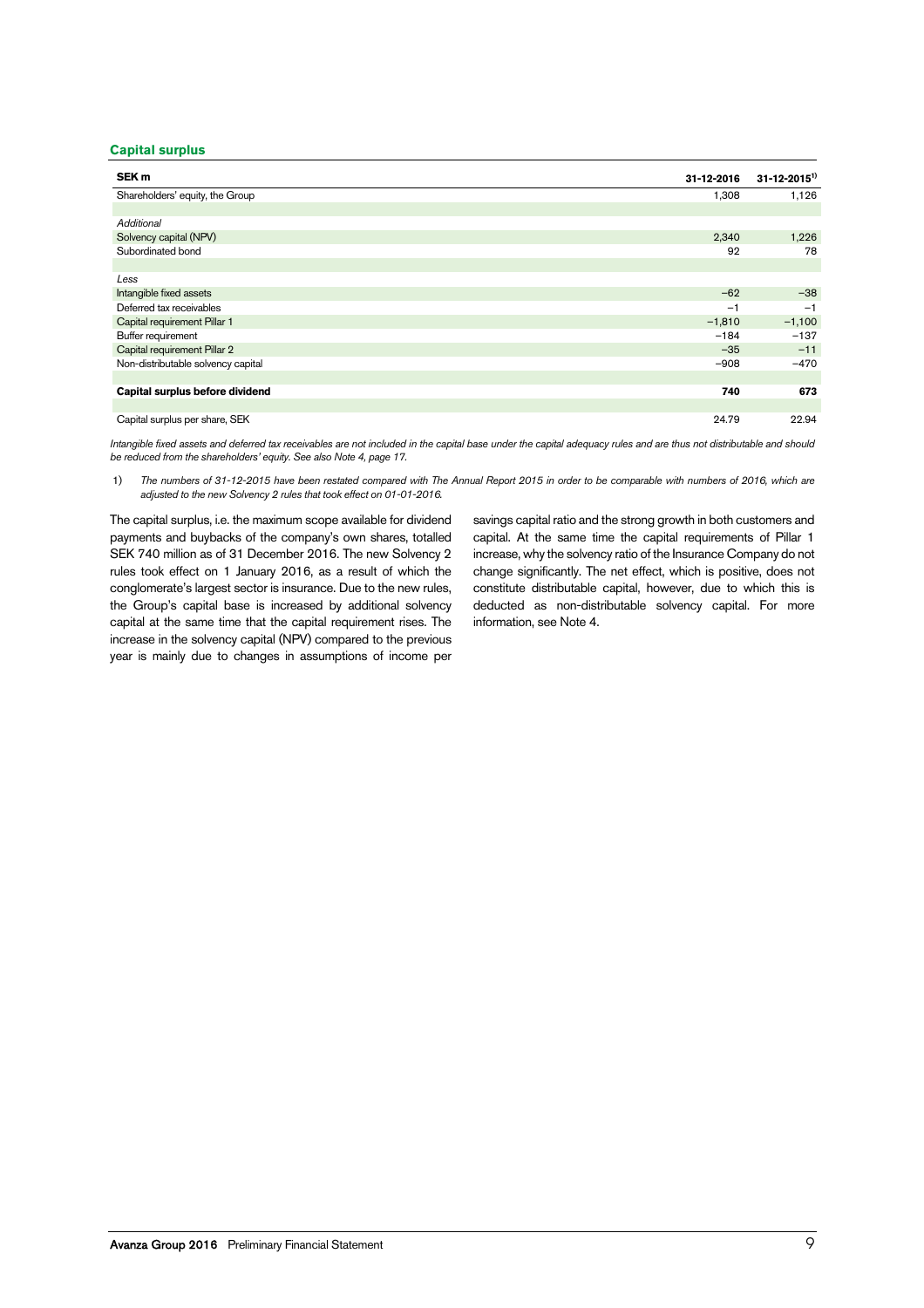# Future outlook

To create growth and long-term shareholder value, Avanza's efforts are concentrated in areas where we can have an impact: high customer satisfaction and strong culture with innovative product development, coupled with strict cost control and efficiency. Avanza is well prepared to meet the changing conditions facing the financial industry in the form of new user behaviours and regulations.

### **Avanza's growth opportunities in the savings market**

As of 30 September 2016 Avanza had 3.2 per cent of the Swedish savings market and during the period October 2015 – September 2016 Avanza's share of the total net inflow to the Swedish savings market was 9.9 per cent. Sweden has one of the world's highest percentages of stock and fund savings. An estimated 80 per cent of the population invests in equities or funds. The Swedish savings market amounts to SEK 7,200 billion and has over the past ten years grown by an average of 7 per cent annually. Pension and insurance savings represent just over half of the Swedish savings market. Future growth in the savings market may be adversely affected by concerns about the housing market. Coupled with an unstable stock market that could result in more Swedes saving by paying off their mortgages. At the same time, Avanza's growth opportunities are not limited by the savings market's growth. There are still large market shares to win.

### **Changing customer behaviour**

We are seeing a clear trend with greater focus on the importance of fees, not least due to negative interest rates. The Riksbank has indicated that interest rates will remain low in coming years, and savers are turning to the stock market to get returns. The low interest rates are also positively affecting customers' disposable income and savings potential. Avanza's low fees and position as a leading platform for savings and investment is favourable for growth given these market conditions. More customers create opportunities for growth in savings capital and in turn growth in income. At the same time, low interest rates are keeping pressure on net interest income. When interest rates eventually turn higher, we expect to see the positive results of the sharp increase in savings capital, even though customer growth may slow slightly as stock market activity could decline. All else being equal, without taking changes in customer behaviour into account, a 1 percentage point change in interest rates with today's volumes would affect net interest income by SEK 170–220 million.

Another distinctive trend is that more customers are logging in and making their transactions by mobile devices. Over 60 per cent of the visits to Avanza during 2016 were from mobile devices. Mobile use has also been shown to increase customer activity, without cannibalizing on the number of visits from desktop. We expect digitisation and the increased mobile use to continue and to help further strengthen Avanza's position.

#### **Possible impact of pending regulations**

The gradual deterioration of national and collective pension and welfare systems increases the need for individual savings, which is leading to higher demand for easy information, freedom of

choice, digital services and lower fees. Avanza benefits when more responsibility is shifted to the individual, since Avanza's IT platform, products and decision-support tools make it easy and less expensive to make the right investment choices.

We are in the midst of a period of extensive regulatory changes in the financial sector, driven by the EU. The majority of these regulating frameworks aim to increase consumer protection and transparency in the market. This will mean greater complexity and higher costs for financial advice for private individuals. To cost-effectively serve the broad consumer market, more financial institutions will probably be forced to embrace digitisation and digital decision support. In this respect Avanza is in the forefront. Avanza does not offer individual advice and is well-positioned to meet the rising demand for digital investment services with low fees. As a result, the shift from physical meetings with a banker to digital services is expected to positively impact Avanza's growth opportunities. At the same time, we are seeing increased fragmentation of financial services as Fintech companies focused on the digitisation of the financial industry challenge traditional banks, which we expect will contribute to greater mobility in the market.

The new rules banning advisory fees, which will be introduced at the latest in conjunction with the MiFID II regulations, aim to benefit consumers who seek independent advice from insurance brokers and investment advisors. This is likely to affect advisory fees which customers are charged, as savers become more price conscious and less willing to pay. Avanza Pension is one of few pension providers in Sweden which does not pay broker commissions. As a result, a ban on commissions for insurance advice does not affect Avanza negatively but will rather benefit the company when it is clear to savers what they are paying for advice and can question whether they really need it.

Regulated transfer rights for pensions would also positively affect Avanza's growth prospects. At this point it is uncertain whether and when such rights can be introduced, but the government repeated during the autumn that it wants to see progress on transfer rights during its current term, which lasts until 2018. The Swedish Competition Authority also came out positively in the fourth quarter about the possibility of a more efficient transfer market. Avanza has a strong occupational pension offer and ranks fourth in pension capital transfers in the Swedish life insurance market. According to data from Svensk Försäkring, Avanza's share of life insurance premiums paid during the period October 2015 – September 2016 increased from a market share of 6.0 per cent 2015 to 6.6 per cent. Considering the stable growth and revenue model in pension savings, Avanza's focus on pensions is a long-term shock absorber in the event of market fluctuations.

During the autumn, the government discussed introducing a new tax on financial services based on gross wages as of January 2018. The introduction of such a tax would not only lead to job losses in the industry, but also make Swedish financial service providers less competitive in an increasingly digitised and globalised world.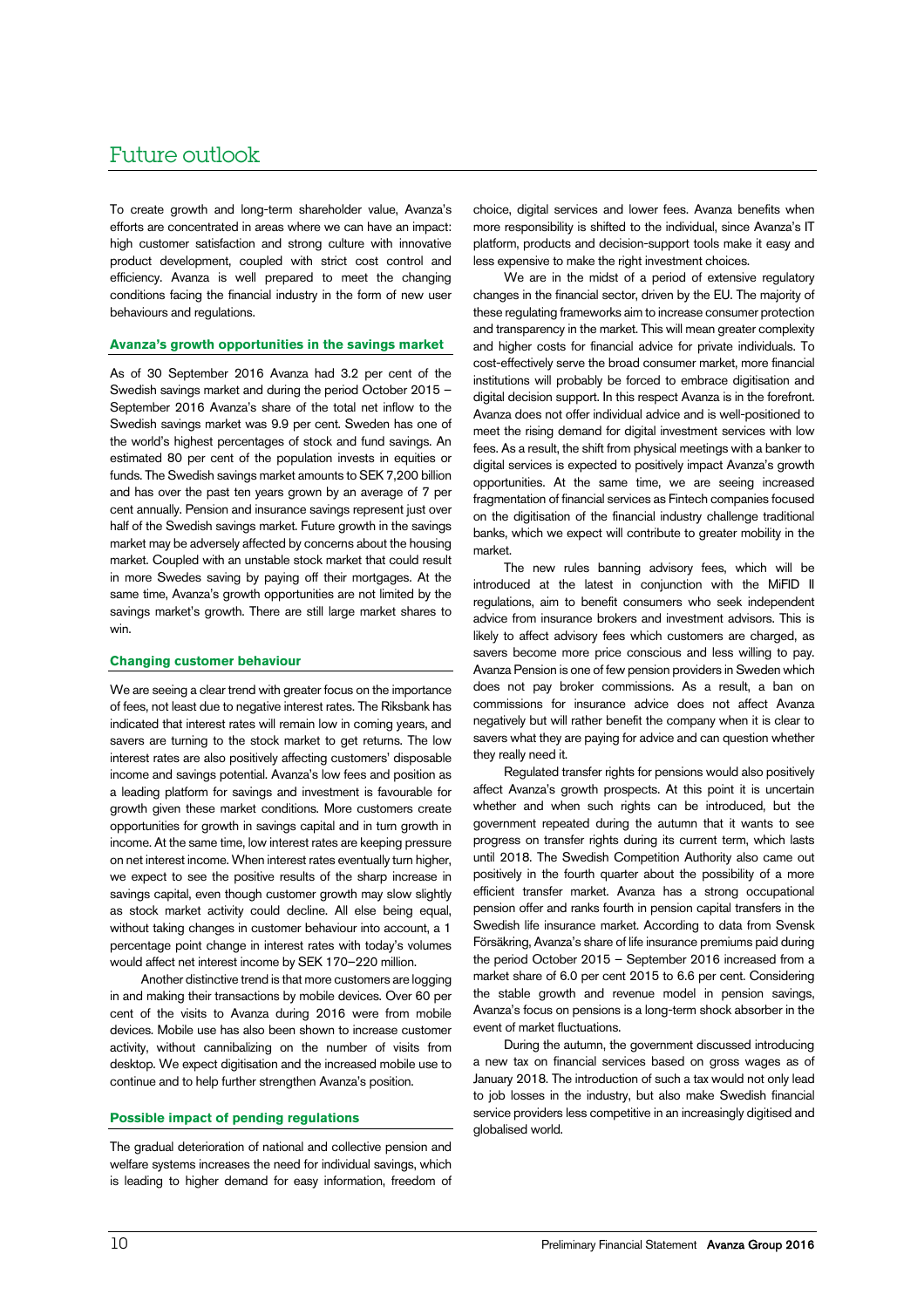### **Lower cost to savings capital ratio**

The income to savings capital ratio has dropped in the last five years until 2016 by 13 per cent annually, from 86 to 44 basis points. This is a result of falling interest rates, fluctuations in trading activity on the stock exchange and price changes, coupled with mix effects on savings. Given today's low interest rates, we estimate that the income to savings capital ratio will fall at a slower rate than before – even if we continue to see mix effects in the savings capital. Fund investments are likely to increase going forward – not least in conjunction with further increases in pension capital.

We do not expect the income to savings capital ratio to return to the previous level given current savings behaviour with a lower appetite for risk, the low interest rate level and growing cost awareness among customers. Competitiveness and profitability will have to be ensured going forward by reducing costs to savings capital ratio and through innovative product development to attract more savers. Avanza's business model is built on economies of scale and high customer inflow. Scalable IT

systems facilitate cost efficiency and continued low fees as the customer base grows and business volume rises. We will continue to focus in the years ahead on efficiency improvements and digitisation as well as on further expanding our IT development capacity. Together with new innovative products, this is expected to make Avanza more competitive and lead to growth in savings capital from new as well as existing customers.

In light of the major changes facing the financial sector due to increased digitisation and pending regulations, we see good opportunities to make Avanza even more competitive. To ensure customers the highest possible quality and enhance our position as Sweden's leading platform for savings and investments, we will add further resources to improve the user experience. In 2017, expenses are therefore expected to rise at a rate of 15–20 per cent before returning to a yearly rate of 8–10 per cent. Given continued strong growth in customers and savings capital, we see good opportunities to lower the cost to savings capital ratio over the next few years to below 20 basis points.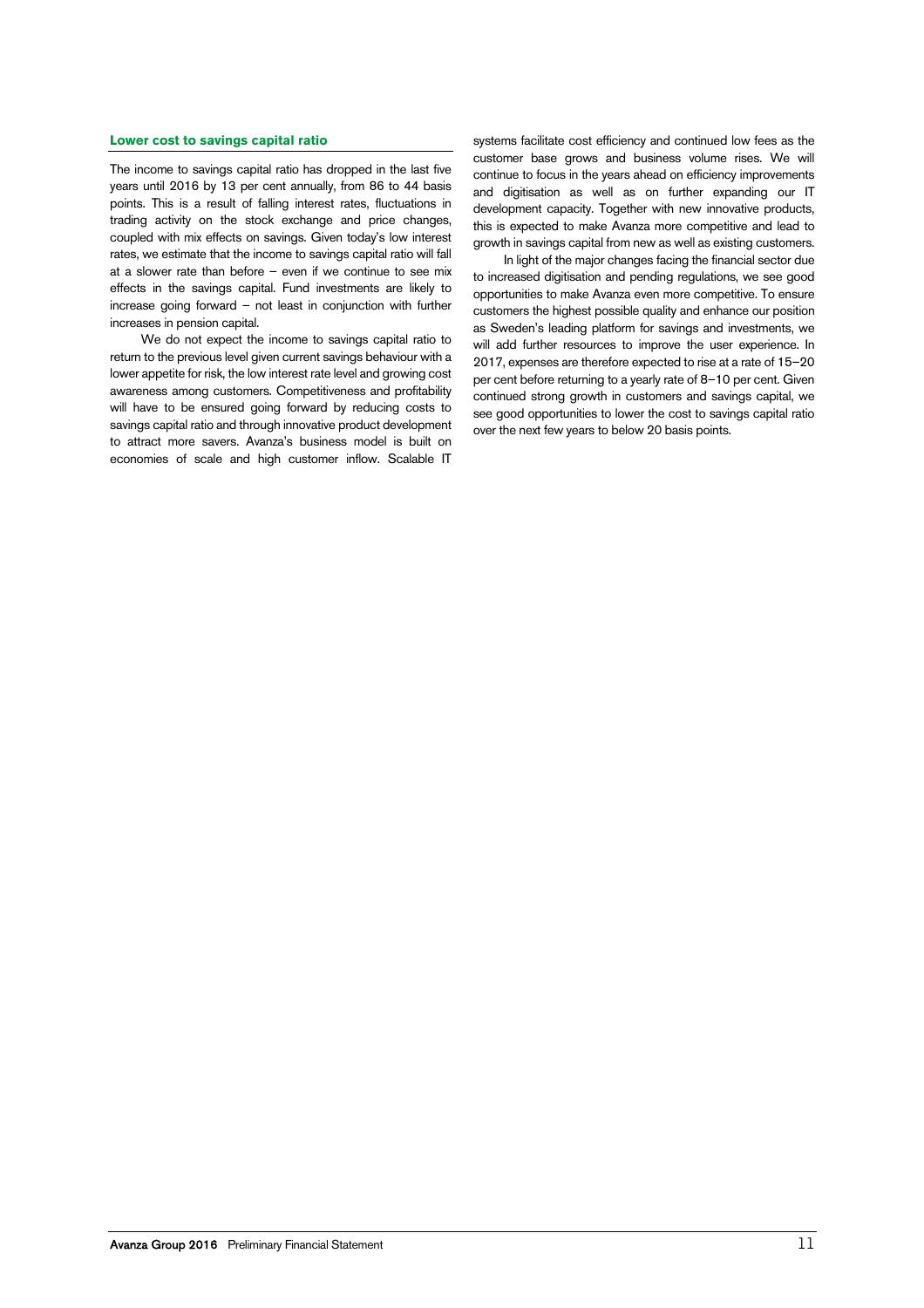# **Significant risks and uncertainly factors**

Avanza's operations are exposed to risks on a daily basis. These risks are measured, controlled and, where necessary, acted upon, in order to protect the company's capital and reputation. The manner in which Avanza identifies, follows up and manages these risks has a bearing on the soundness of the business and on the company's long-term profitability.

A detailed description of the Group's risk exposure and risk management is provided in Avanza's Annual Report for 2015, Note 36 and pages 35–37. It is deemed that there are no significant risks other than those risks described in the Annual Report and in this Preliminary Financial Statement.

### **Transactions with associated parties**

Avanza's transactions with associated parties are presented in the Annual Report for 2015, Note 37. No significant changes have taken place since the publication of the Annual Report.

### **CEO**

On 31 May, Martin Tivéus finished his assignments in Avanza's Board and Executive Management. On 8 July, it was announced that Johan Prom will be the new CEO of Avanza and he took over the position by 7 November. Avanza Bank's Deputy CEO and COO Henrik Källén was Acting CEO until then.

# **Incentive programme**

Subsidiary programme 3 of the 2014–2016 warrant programme had exercise period from 2 May 2016 to 27 May 2016. After recalculation of the warrant programme the exercise price was SEK 168.23 per share and 494,900 shares were possible to subscribe for. 494,834 shares were subscribed for and all subscribed shares have been issued. The number of shares outstanding and registered per 31 December 2016 amounts to 29,838,922.

In accordance with a resolution at the extraordinary general meeting on 13 June 2014, Avanza introduced a warrent programme for employees of the Group in August. The programme is the third of three warrant programmes that were approved for implementation in 2014–2016 with exercise in 2017–2019. This year's programme comprises warrants entitling employees to acquire 490,000 shares at an exercise price of SEK 375.52. The expiration date is 2 September 2019. The warrant programme has been implemented on market terms.

# **Repurchase of the company's own shares**

On 5 April 2016, the Annual General Meeting decided to authorise the Board of Directors to implement the acquisition of own shares, up to a maximum of 10 per cent of the shares in Avanza Bank Holding AB (publ). The authorisation is valid until the following Annual General Meeting. No shares were repurchased during 2016 and the company holds no repurchased shares as of 31 December 2016.

# **Annual General Meeting 2017**

The Annual General Meeting will be held on at 3.00 pm (CET) on Tuesday, 21 March 2017 at IVA Konferenscenter (Wallenbergsalen), Grev Turegatan 16 in Stockholm. The annual report is scheduled to be made available at the company's office and on the website, investors.avanza.se/en, on 24 February 2017.

# **Nomination committee**

The Nomination Committee comprises the Chairman of the Board Sven Hagströmer, Erik Törnberg representing Creades AB, Sten Dybeck representing the Dybeck family and companies and Henrik Didner representing Didner & Gerge Fonder. Erik Törnberg has been appointed Chairman of the Nomination Committee. For further information about the Nomination Committee, please visit Avanza's website at investors.avanza.se/en.

# **Dividend**

The Board of Directors proposes a dividend of SEK 10.50 (SEK 10.50) per share, which corresponds to 79 (74) per cent of operating profit in 2016. The dividend shall amount to at least 70 per cent of operating profit long-term.

# **Significant events after the end of the reporting period**

No significant events have occurred after the end of the reporting period.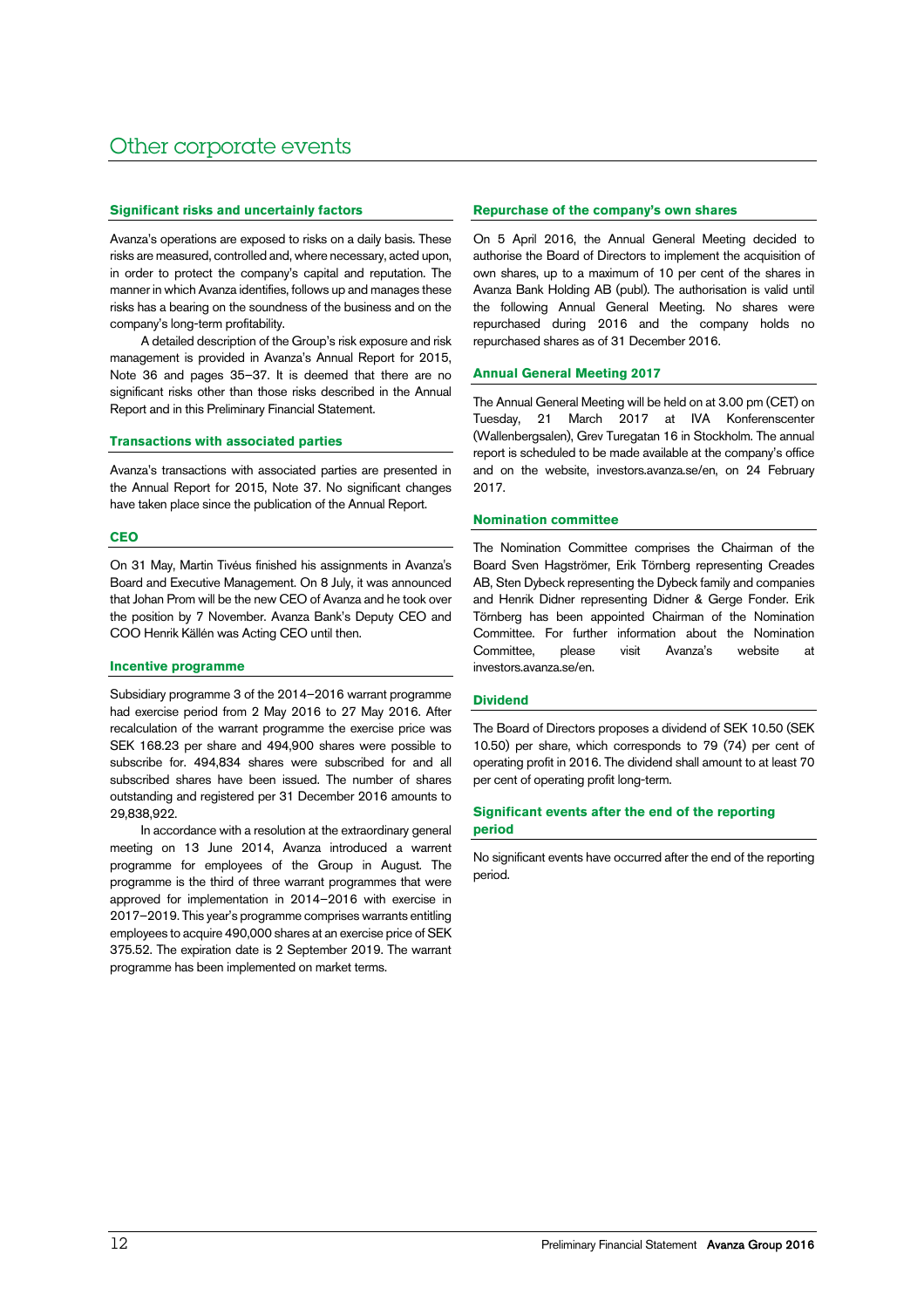# Consolidated Income Statements 1)

|                                                             | 2016         | 2015     | 2016     | 2015           |
|-------------------------------------------------------------|--------------|----------|----------|----------------|
| SEK <sub>m</sub>                                            | Oct-Dec      | Oct-Dec  | Jan-Dec  | Jan-Dec        |
| <b>Operating income</b>                                     |              |          |          |                |
| Commission income                                           | 250          | 255      | 934      | 882            |
| Commission expenses                                         | $-34$        | $-33$    | $-133$   | $-118$         |
| Interest income                                             | 56           | 50       | 211      | 194            |
| Interest expenses <sup>3)</sup>                             | $-26$        | $-20$    | $-97$    | $-55$          |
| Net result of financial transactions                        | $\mathbf{1}$ | $\Omega$ | 3        | $\overline{2}$ |
| Other operating income                                      | 0            | 0        | $\Omega$ | $\Omega$       |
| Total operating income <sup>3)</sup>                        | 247          | 252      | 919      | 904            |
|                                                             |              |          |          |                |
| <b>Operating expenses</b>                                   |              |          |          |                |
| General administrative costs                                | $-113$       | $-103$   | $-395$   | $-372$         |
| Depreciation of tangible and intangible fixed assets        | $-2$         | $-2$     | $-8$     | $-8$           |
| Other operating expenses <sup>3)</sup>                      | $-15$        | $-7$     | $-50$    | $-39$          |
| Total operating expenses before credit losses <sup>3)</sup> | $-130$       | $-112$   | $-453$   | $-420$         |
|                                                             |              |          |          |                |
| Operating profit before credit losses                       | 117          | 140      | 465      | 485            |
|                                                             |              |          |          |                |
| Credit losses, net                                          | $\Omega$     | $\Omega$ | $-1$     | $-0$           |
| <b>Operating profit</b>                                     | 117          | 140      | 465      | 485            |
|                                                             |              |          |          |                |
| Tax on profit for the period                                | $-16$        | $-22$    | $-66$    | $-70$          |
| Net profit $2$                                              | 101          | 118      | 399      | 415            |
|                                                             |              |          |          |                |
| Earnings per share, SEK                                     | 3.39         | 4.03     | 13.45    | 14.23          |
| Earnings per share after dilution, SEK                      | 3.38         | 3.99     | 13.44    | 14.10          |
| Average no. shares before dilution, thousand                | 29,839       | 29,344   | 29,660   | 29,172         |
| Average no. shares after dilution, thousand                 | 29,892       | 29,661   | 29,682   | 29,441         |
| Outstanding no. shares before dilution, thousand            | 29,839       | 29,344   | 29,839   | 29,344         |
| Outstanding no. shares after dilution, thousand             | 29,908       | 29,675   | 29,908   | 29,675         |
| No. shares upon full dilution, thousand                     | 31,309       | 30,814   | 31,309   | 30,814         |

1) Corresponds to total comprehensive income in that no other total comprehensive income exists.<br>2) The entire profit accrues to the Parent Company's shareholders.<br>3) As of 2016, the deposit guarantee fee and the resolutio figures have been adjusted.

# Consolidated Balance Sheet

| SEK <sub>m</sub>                           | <b>Note</b>    | 31-12-2016      | 31-12-2015 |
|--------------------------------------------|----------------|-----------------|------------|
| <b>Assets</b>                              |                |                 |            |
| Treasury bills eligible for refinancing    |                | $\qquad \qquad$ | 250        |
| Lending to credit institutions             |                | 1,583           | 1,701      |
| Lending to the public                      | $\overline{2}$ | 8,175           | 6,540      |
| <b>Bonds</b>                               |                | 13,244          | 11,850     |
| Shares and participations                  |                | 5               | 0          |
| Assets in insurance operations             |                | 75,934          | 66,566     |
| Intangible fixed assets                    |                | 62              | 38         |
| Tangible fixed assets                      |                | 18              | 20         |
| Other assets                               |                | 1,432           | 1,542      |
| Prepaid costs and accrued income           |                | 164             | 113        |
| <b>Total assets</b>                        |                | 100,616         | 88,621     |
|                                            |                |                 |            |
| Liabilities and shareholders' equity       |                |                 |            |
| Deposits by the public                     |                | 22,832          | 20,446     |
| Liabilities in insurance operations        |                | 75,934          | 66,566     |
| Other liabilities                          |                | 353             | 292        |
| Accrued costs and prepaid income           |                | 89              | 92         |
| Subordinated liabilities                   |                | 99              | 99         |
| Shareholders' equity                       |                | 1,308           | 1,126      |
| Total liabilities and shareholders' equity |                | 100,616         | 88,621     |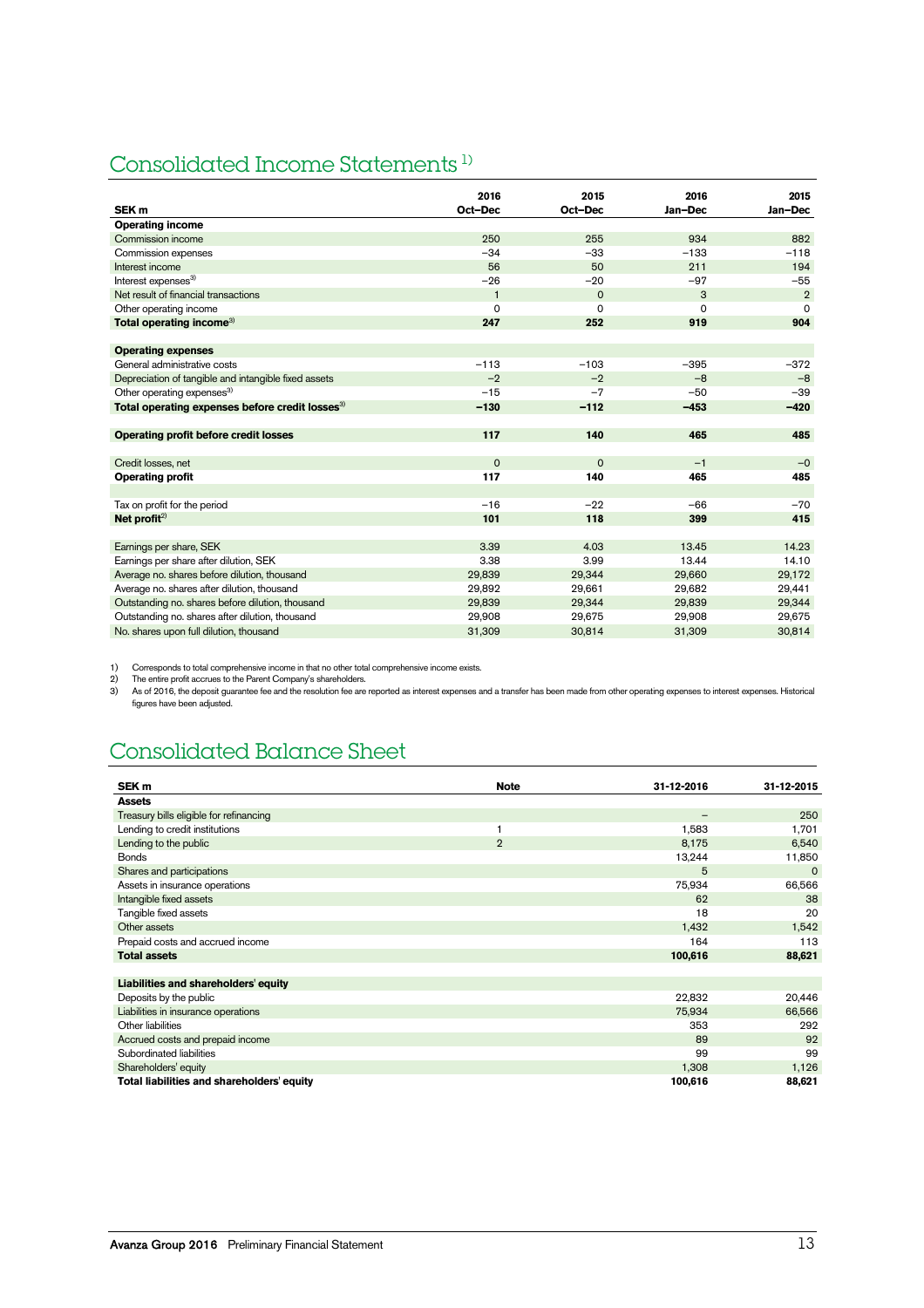# Changes in the Group's shareholders' equity

| SEK <sub>m</sub>                                            | 2016<br>Jan-Dec | 2015<br>Jan-Dec |
|-------------------------------------------------------------|-----------------|-----------------|
| Shareholders' equity at the beginning of the period         | 1.126           | 815             |
| Dividend paid                                               | $-308$          | $-202$          |
| Excercise of share warrants                                 | 83              | 93              |
| Warrants issue                                              | 8               | 5               |
| Net profit for the period (also total comprehensive income) | 399             | 415             |
| Shareholders' equity at the end of the period               | 1,308           | 1.126           |
|                                                             |                 |                 |

There are no minority shareholdings included in the shareholders' equity.

# Consolidated Cash Flow Statements

| SEK <sub>m</sub>                                                                                      | 2016<br>Oct-Dec | 2015<br>Oct-Dec | 2016<br>Jan-Dec | 2015<br>Jan-Dec |
|-------------------------------------------------------------------------------------------------------|-----------------|-----------------|-----------------|-----------------|
| Cash flow from operating activities before changes in operating<br>activities' assets and liabilities | $-148$          | 370             | 277             | 348             |
| Cash flow from operating activities' assets and liabilities                                           | $-486$          | $-4.171$        | 973             | 3,531           |
| Cash flow from investment operations                                                                  | 281             | 241             | $-1,179$        | $-6.058$        |
| Cash flow from financial operations                                                                   | $\Omega$        | 99              | $-217$          | $-5$            |
| Cash flow for the period                                                                              | $-353$          | $-3,461$        | $-146$          | $-2,184$        |
|                                                                                                       |                 |                 |                 |                 |
| Liquid assets at the beginning of the period <sup>1)</sup>                                            | 1.806           | 5.060           | 1.599           | 3.783           |
| Liquid assets at the end of the period <sup>1)</sup>                                                  | 1,453           | 1.599           | 1.453           | 1,599           |

1) Liquid assets are defined as lending to credit institutions excluding pledged assets. At the end of the period SEK 130 million (SEK 102m) of consolidated liquid assets are pledged as collaterals.

# Parent Company Income Statement

| 2016     | 2015     |
|----------|----------|
| Jan-Dec  | Jan-Dec  |
|          |          |
| $-6$     | $-9$     |
| $-5$     | $-4$     |
| $-11$    | $-13$    |
|          |          |
|          |          |
| 218      | 331      |
| $\Omega$ | $\Omega$ |
| 207      | 318      |
|          |          |
| O        | $\Omega$ |
| 207      | 318      |
|          |          |

# Parent Company Balance Sheets

| SEK <sub>m</sub>                           | 31-12-2016     | 31-12-2015 |
|--------------------------------------------|----------------|------------|
| <b>Assets</b>                              |                |            |
| Financial fixed assets                     | 414            | 409        |
| Current receivables <sup>1)</sup>          | 354            | 378        |
| Liquid assets                              | $\circ$        | $\Omega$   |
| <b>Total assets</b>                        | 767            | 787        |
|                                            |                |            |
| Shareholders' equity and liabilities       |                |            |
| Shareholders' equity                       | 761            | 779        |
| <b>Current liabilities</b>                 | $\overline{ }$ | 8          |
| Total shareholders' equity and liabilities | 767            | 787        |

1) Of which receivables from subsidiaries SEK 353 million (SEK 377m as of 31 December 2015).

# Accounting principles

The Preliminary Financial Statement for the Group has been prepared in accordance with IAS 34 Interim Reporting, the Swedish Annual Accounts Act for Credit Institutions and Securities Companies and with the guidelines and general advice issued by the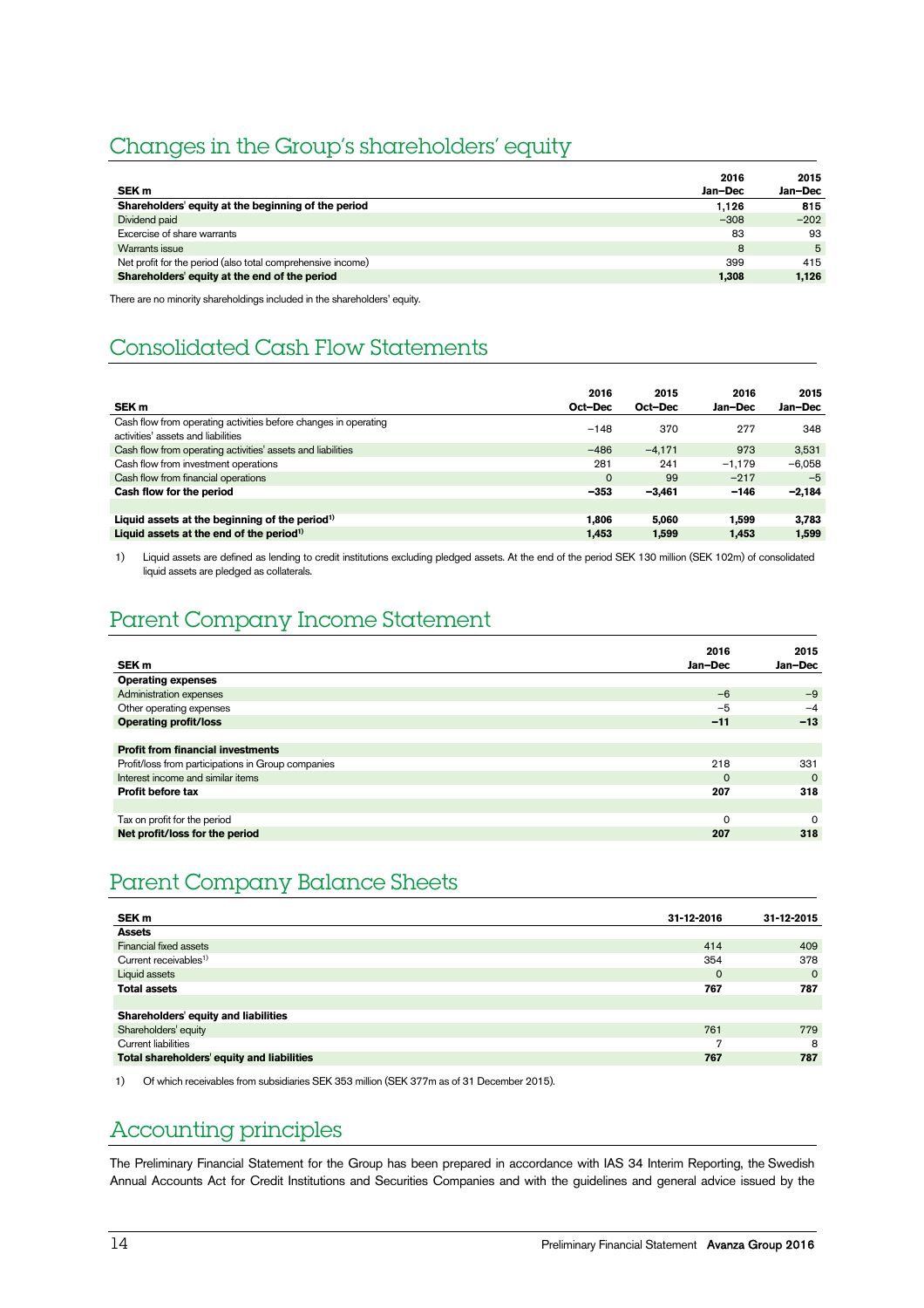Swedish Financial Supervisory Authority concerning the annual accounts of credit institutions and securities companies (FFFS 2008:25). The Preliminary Financial Statement for the Parent Company has been prepared in accordance with the provisions of the Swedish Annual Accounts Act. Furthermore, the Swedish Financial Reporting Board's recommendation accounting for legal entities (RFR 2) has been applied. As of 2016 the fee for the government's deposit guarantee scheme and resolution fee are reclassified from other operating expenses to net interest income. Accounting principles and calculation methods for both the Group and the Parent Company remain otherwise unchanged from those applied in the 2015 Annual Report.

The information on pages 1-12 is an integrated part of this Preliminary Financial Statement.

# Notes

# **NOTE 1 LENDING TO CREDIT INSTITUTIONS**

Client fund receivables, attributable to banking business, amount as of 31 December 2016 to SEK 1,143 million (SEK 1,086m as of 31 December 2015) which are reported net against client fund payables of SEK 1,143 million (SEK 1,086m as of 31 December 2015).

### **NOTE 2 LENDING TO THE PUBLIC**

Lending to the public is reported after deduction for confirmed and anticipated credit losses. As per 31 December 2016 anticipated credit losses amounted to SEK 8 million (SEK 8m as of 31 December 2015).

Lending to the public totaled SEK 8,175 million as per 31 December 2016, of which SEK 4,118 million (SEK 3,821m as of 31 December 2015) with collateral in the form of securities and SEK 4,056 million (SEK 2,719m as of 31 December 2015) with collateral in the form of houses and tenant-owned apartments. Regarding mortgage loans as of 31 December 2016 SEK 5,074 million (SEK 3,333m as of 31 December 2015) has been granted, implying that the commitment for granted, undisbursed mortgage loans amounts to SEK 1,018 million (SEK 614m as of 31 December 2015).

### **NOTE 3 FINANCIAL INSTRUMENTS**

Classification of financial instruments

|                                     | <b>Financial instruments</b>      |                    | Loan<br>receivables      | <b>Other</b>             |                          |         |
|-------------------------------------|-----------------------------------|--------------------|--------------------------|--------------------------|--------------------------|---------|
|                                     | valued at fair value via          | <b>Investments</b> | and accounts             | financial                | Non-financial            |         |
| 31-12-2016, SEK m                   | Income Statement held to maturity |                    | receivable               | <b>liabilities</b>       | <b>instruments</b>       | Total   |
| <b>Assets</b>                       |                                   |                    |                          |                          |                          |         |
| Lending to credit institutions      | $\overline{\phantom{m}}$          |                    | 1,583                    |                          | -                        | 1,583   |
| Lending to the public               | $\qquad \qquad$                   |                    | 8,175                    |                          | -                        | 8,175   |
| <b>Bonds</b>                        | $\qquad \qquad -$                 | $13,244^{1}$       | $\qquad \qquad$          | $\overline{\phantom{m}}$ | $\overline{\phantom{0}}$ | 13,244  |
| Shares and participations           | 5                                 |                    | $\overline{\phantom{0}}$ | $\overline{\phantom{0}}$ | $\overline{\phantom{0}}$ | 5       |
| Assets in insurance operations      | 75,934                            | -                  |                          | $\overline{\phantom{m}}$ | $\qquad \qquad -$        | 75,934  |
| Intangible assets                   | —                                 |                    |                          |                          | 62                       | 62      |
| Tangible assets                     | -                                 | —                  | $\qquad \qquad$          | $\overline{\phantom{m}}$ | 18                       | 18      |
| Other assets                        | $\qquad \qquad$                   |                    | 289                      |                          | 1,143                    | 1,432   |
| Prepaid costs and accrued income    |                                   | 16                 | 133                      |                          | 14                       | 164     |
| <b>Total assets</b>                 | 75,939                            | 13,260             | 10,180                   | -                        | 1,237                    | 100,616 |
|                                     |                                   |                    |                          |                          |                          |         |
| <b>Liabilities</b>                  |                                   |                    |                          |                          |                          |         |
| Deposits by the public              | -                                 |                    | -                        | 22,832                   | -                        | 22,832  |
| Liabilities in insurance operations | 75,934                            |                    |                          |                          | $\overline{\phantom{0}}$ | 75,934  |
| Other liabilities                   | $\overline{\phantom{m}}$          |                    | $\qquad \qquad$          | 353                      | $\Omega$                 | 353     |
| Accrued costs and prepaid income    | $\overline{\phantom{0}}$          |                    | $\overline{\phantom{0}}$ | 32                       | 57                       | 89      |
| Subordinated liabilities            | $\qquad \qquad -$                 | -                  | -                        | 99                       | -                        | 99      |
| <b>Total liabilities</b>            | 75,934                            |                    | -                        | 23,317                   | 57                       | 99,308  |

1) The fair value amounts to SEK 13,263 million, of which SEK 13,263 million is attributed to Level 1 and SEK – million to Level 2 in the hierarchy for fair value. The valuation principles are the same as for similar instruments that are reported at fair value in the balance sheet.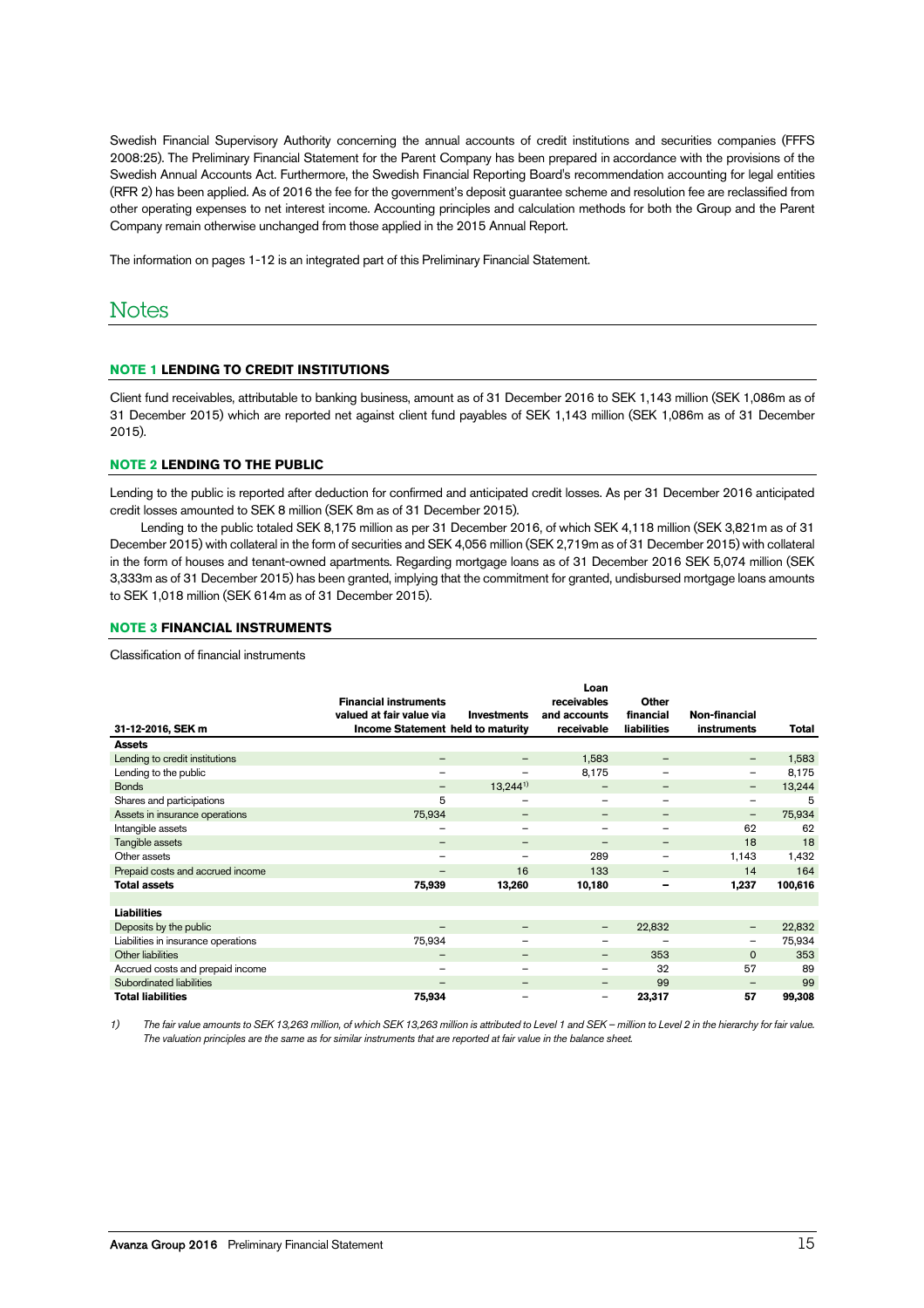#### **Financial instruments valued at fair value**

| 31-12-2016, SEK m                                           | Level 1           | Level 2  | Level 3                  | Total  |
|-------------------------------------------------------------|-------------------|----------|--------------------------|--------|
| Assets                                                      |                   |          |                          |        |
| Equities                                                    | 41,598            | $\Omega$ | 5                        | 41,603 |
| Fund units                                                  | 1.347             | 24,308   | $\overline{\phantom{m}}$ | 25,655 |
| Bonds and other interest-bearing securities                 | 14.506            | 291      | $\qquad \qquad -$        | 14,797 |
| Other securities                                            | 166               | 114      |                          | 280    |
| Liquid assets                                               | -                 | -        | $\overline{\phantom{m}}$ | 6,867  |
| <b>Total assets</b>                                         | 57,617            | 24,713   | 5                        | 89,202 |
|                                                             |                   |          |                          |        |
| <b>Liabilities</b>                                          |                   |          |                          |        |
| Liabilities in insurance operations (investment agreements) | $\qquad \qquad -$ | 75,934   | $\overline{\phantom{m}}$ | 75,934 |
| <b>Total liabilities</b>                                    |                   | 75,934   | -                        | 75,934 |

Fair value

In the case of financial instruments reported at accrued acquisition cost, incurring variable interest, or with short maturities, the reported value and fair value are equal. The fair value of those financial instruments reported at fair value via the Income Statement, primarily Assets in the insurance operations, is determined as shown below.

During the period, no transfers between the levels have taken place. Pension and insurance customers (assets in the insurance operations) are, in principle, only permitted to hold securities traded on a regulated market or a multilateral trading facility (MTF), investment funds or securities on unlisted securities markets managed electronically by Avanza.

### Financial assets valued at fair value via the Income Statement

The majority of the securities in this category, primarily comprising Assets within the insurance operations, comprise listed securities and the fair value is determined by using the official bid rate on the closing date. The fair value of securities without an active market is determined, initially, by obtaining pricing information from operators who quote daily prices, mainly the net asset values quoted by the fund companies, where the issuer values every individual security, and secondarily, by assessing the most recently completed market transaction between two mutually independent parties.

Changes in the value of assets in the insurance operations correspond to changes in the value of liabilities in the insurance operations and the net result is, therefore, zero.

Financial assets valued at fair value are classified through the use of a hierarchy for fair value that reflects the significance of the input data used in the valuations. The hierarchy contains the following levels:

- Level 1 Quoted prices (unadjusted) on active markets for identical assets or liabilities. The majority of the shares pertaining to the insurance operations are included in this category.
- Level 2 Input data other than the quoted prices included in Level 1, but which are observable for assets or liabilities, either directly (i.e. as prices) or indirectly (i.e. derived from prices). Funds (not traded on a stock exchange) are included in this category. Liabilities in the insurance operations are included in this category as the value of the entire balance sheet item is indirectly related to the value of the assets in the insurance operations.
- □ Level 3 Input data from the asset or liability in question that is not based on observable market data (non-observable input data).

The level of the hierarchy for fair values where the valuation at fair value is categorized in its entirety shall be determined on the basis of the lowest level of input data of significance to the valuation at fair value in its entirety.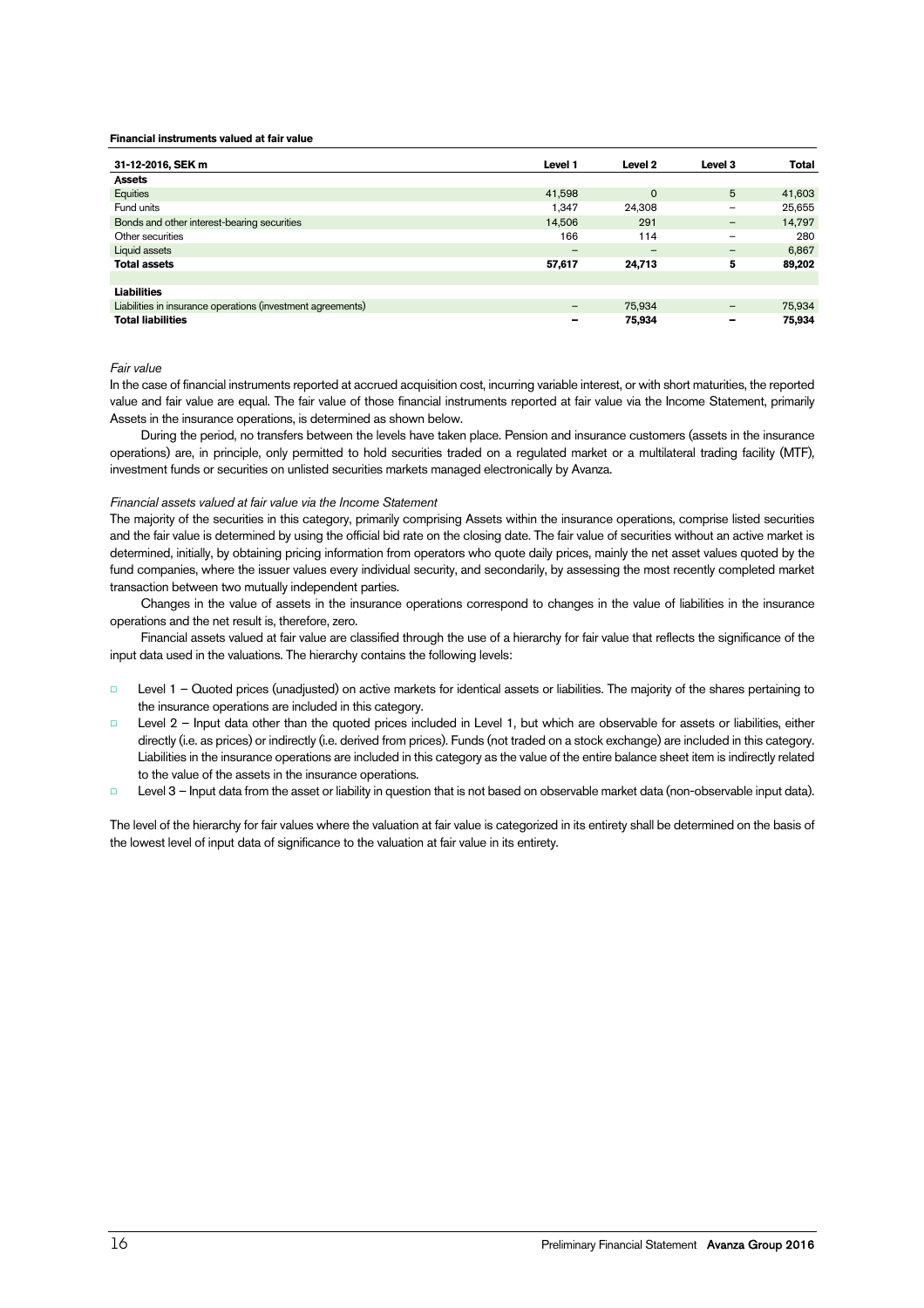# **NOTE 4 CAPITAL REQUIREMENT FOR THE FINANCIAL CONGLOMERATE**

| SEK <sub>m</sub>                                                                 | 31-12-2016 | $31 - 12 - 2015$ <sup>1)</sup> |
|----------------------------------------------------------------------------------|------------|--------------------------------|
| <b>Capital base</b>                                                              |            |                                |
| Shareholders' equity, the Group                                                  | 1,308      | 1,126                          |
| Proposed/assumed dividend                                                        | $-313$     | $-308$                         |
| Shareholders' equity, financial conglomerate                                     | 995        | 818                            |
| Additional                                                                       |            |                                |
| Solvency capital (NPV)                                                           | 2,340      | 1,226                          |
| Subordinated bond                                                                | 92         | 78                             |
| Less                                                                             |            |                                |
| Intangible fixed assets                                                          | $-62$      | $-38$                          |
| Deferred tax receivables                                                         | $-1$       | $-1$                           |
| <b>Total capital base</b>                                                        | 3,364      | 2,083                          |
|                                                                                  |            |                                |
| Capital base per sector                                                          |            |                                |
| Capital requirement for regulated units in the insurance sector                  | 2,482      | 1,430                          |
| Capital requirement for requlated units within the banking and securities sector | 882        | 653                            |
| <b>Total capital base</b>                                                        | 3,364      | 2,083                          |
|                                                                                  |            |                                |
| Capital requirement per sector                                                   |            |                                |
| Capital requirement for regulated units in the insurance sector                  | 1,432      | 791                            |
| Capital requirement for regulated units within the banking and securities sector | 598        | 458                            |
| of which additional buffer requirement                                           | 184        | 137                            |
| of which additional Pillar 2 requirement                                         | 35         | 11                             |
| <b>Total capital requirement</b>                                                 | 2,030      | 1,249                          |
|                                                                                  |            |                                |
| <b>Capital surplus</b>                                                           | 1,334      | 834                            |
|                                                                                  |            |                                |
| Capital base/Capital requirement                                                 | 1.66       | 1.67                           |

1) The figures of 31-12-2015 have been restated compared with The Annual Report 2015 in order to be comparable with numbers of 2016, which are adjusted to the new Solvency 2 rules that took effect on 01-01-2016.

The above table refers to the financial conglomerate, including Avanza Bank Holding AB (publ) and all of its subsidiary companies. The financial conglomerate's capital base and capital requirement have been calculated using the consolidation method.

When calculating the capital base during the course of an ongoing year, audited profits only are included in the calculations. If the profit for the period has been audited, adjustments are made for the assumed or proposed dividend. Assumed dividend refers to the current period and the proposed dividend is dividend proposed by the Board of Directors to the Annual General Meeting for the full financial year.

When the new Solvency 2 rules took effect on 1 January 2016, insurance became the largest sector. Previously, banking and securities had been the largest sector. As a result of the new solvency rules, a line has been added to the above table for solvency capital (NPV), which refers to the estimated future present value of the insurance company Avanza Pension's profits generated from policyholders' capital. The increase in the solvency capital (NPV) compared to the previous year is mainly due to changes in assumptions of income per savings capital ratio and the strong growth in both customers and capital. At the same time the capital requirements for regulated units in the insurance sector increase, why the solvency ratio of the Insurance Company do not change significantly. The capital requirements for regulated units in the insurance sector include the estimated Solvency Capital Requirement (SCR), which is affected by policyholders' assets.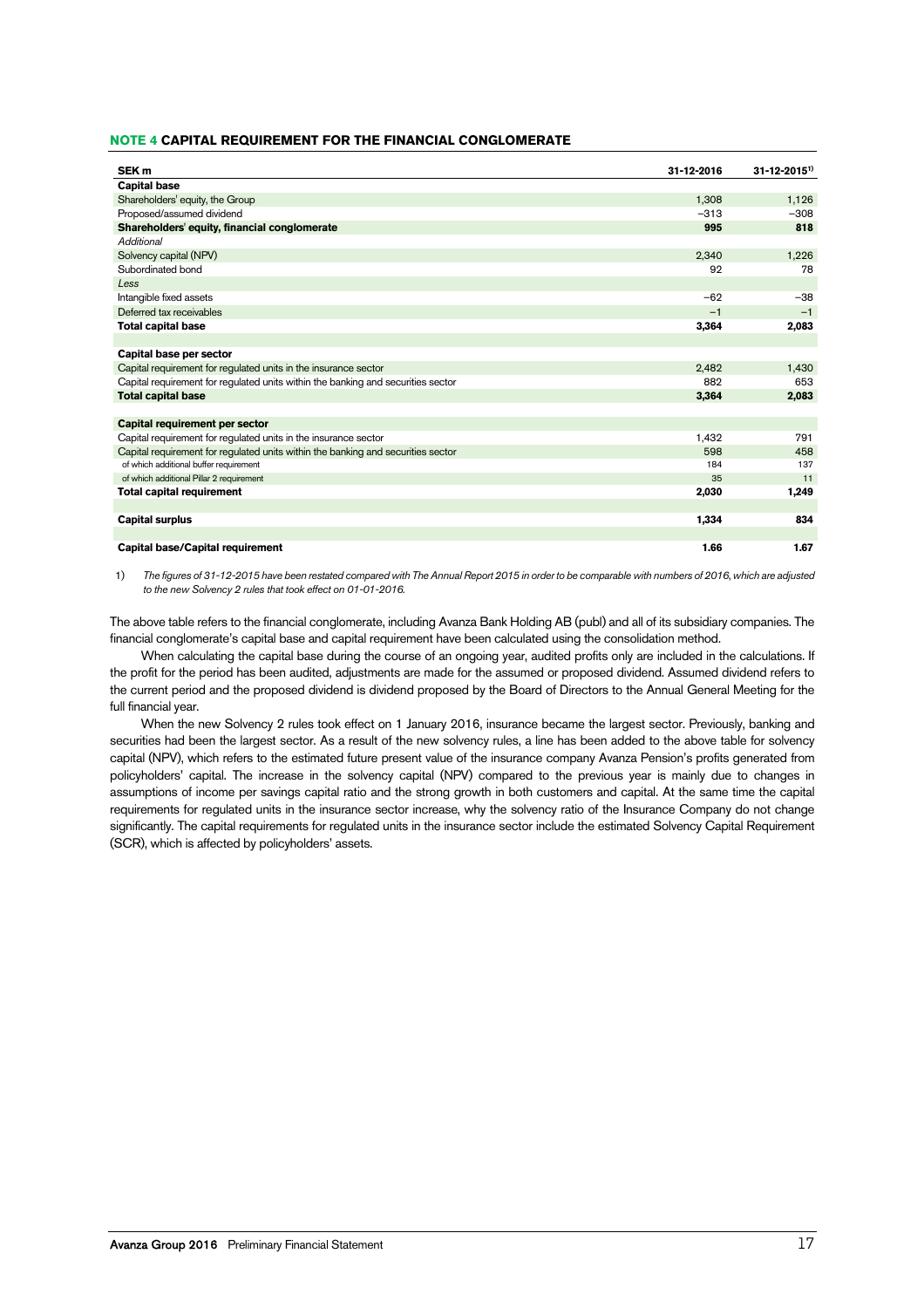# **NOTE 5 CAPITAL BASE AND CAPITAL REQUIREMENT IN THE CONSOLIDATED SITUATION**

In accordance with the European capital requirements regulation (CRR), Avanza's consolidated situation refers to Avanza Bank Holding AB (publ) and the subsidiaries Avanza Bank AB (publ) and Avanza Fonder AB. The capital requirements reported in this note refer to Pillar 1, Pillar 2 and additional buffer requirements, according to the capital adequacy rules in effect at the time.

| <b>Consolidated situation, SEK m</b>                                                              | 31-12-2016   | 31-12-2015   |
|---------------------------------------------------------------------------------------------------|--------------|--------------|
| <b>Tier 1 capital</b>                                                                             |              |              |
| Shareholders' equity, the Group                                                                   | 1,308        | 1,126        |
| Proposed/assumed dividend                                                                         | $-313$       | $-308$       |
| Equity not part of the consolidated situation                                                     | $-66$        | $-100$       |
| Equity, consolidated situation (adjusted for assumed/proposed dividend)                           | 929          | 718          |
|                                                                                                   |              |              |
| Deducted items                                                                                    |              |              |
| Intangible assets                                                                                 | $-62$        | $-38$        |
| Deferred taxes                                                                                    | $-1$         | $-1$         |
| Avanza Bank Holding AB:s holding in Försäkringsaktiebolaget Avanza Pension                        | $-39$        | $-39$        |
| Common equity tier 1 capital                                                                      | 827          | 640          |
|                                                                                                   |              |              |
| Subordinated bond                                                                                 | 92           | 78           |
| <b>Tier 2 capital</b>                                                                             | 92           | 78           |
|                                                                                                   |              |              |
| <b>Total capital base</b>                                                                         | 919          | 718          |
|                                                                                                   |              |              |
| <b>Capital requirement</b>                                                                        |              |              |
| Credit risk according to standardised approach                                                    | 275          | 234          |
| Market risks                                                                                      | $\mathbf{1}$ | $\mathbf 0$  |
| Settlement risk                                                                                   | $\mathbf 0$  | $\mathbf 0$  |
| Operational risk                                                                                  | 93           | 80           |
| <b>Capital requirement</b>                                                                        | 369          | 314          |
|                                                                                                   |              |              |
| Risk exposure amount                                                                              |              |              |
| Credit risk according to standardised approach                                                    | 3,436        | 2,929        |
| of which Institutions<br>of which Corporates                                                      | 316<br>28    | 340<br>27    |
| of which Households                                                                               | 172          | 163          |
| of which Collateral in real estate                                                                | 1,420        | 952          |
| of which Covered bonds                                                                            | 1,276        | 1,103        |
| of which Other items                                                                              | 224          | 344          |
| Market risks                                                                                      | 11           | $\mathbf{1}$ |
| Settlement risk                                                                                   | $\mathbf 0$  | $\mathbf 0$  |
| Operational risk                                                                                  | 1,162        | 995          |
| Total risk exposure amount                                                                        | 4,609        | 3,925        |
|                                                                                                   |              |              |
| <b>Capital ratios and buffers</b>                                                                 |              |              |
| Common equity tier 1 ratio, %                                                                     | 17.9         | 16.3         |
| Tier 1 ratio, %                                                                                   | 17.9         | 16.3         |
| Total capital ratio, %                                                                            | 19.9         | 18.3         |
|                                                                                                   |              |              |
| Capital base in relation to capital requirement                                                   | 2.49         | 2.29         |
|                                                                                                   |              |              |
| Institution-specific buffer requirement, %<br>of which capital conservation buffer requirement, % | 4.0<br>2.5   | 3.5<br>2.5   |
| of which countercycical buffer, %                                                                 | 1.5          | 1.0          |
| Total capital requirement including buffer requirement, %                                         | 12.0         | 11.5         |
| Common equity tier 1 capital available for use as a buffer, %                                     | 13.4         | 11.8         |
| Capital surplus after buffer requirement remaining to cover additional Pillar 2 requirement       | 366          | 267          |
| Additional Pillar 2 requirement                                                                   | 35           | 11           |
| Capital surplus after buffer requirement and Pillar 2                                             | 331          | 256          |
|                                                                                                   |              |              |

Information is only provided regarding the buffer requirements which have come into force.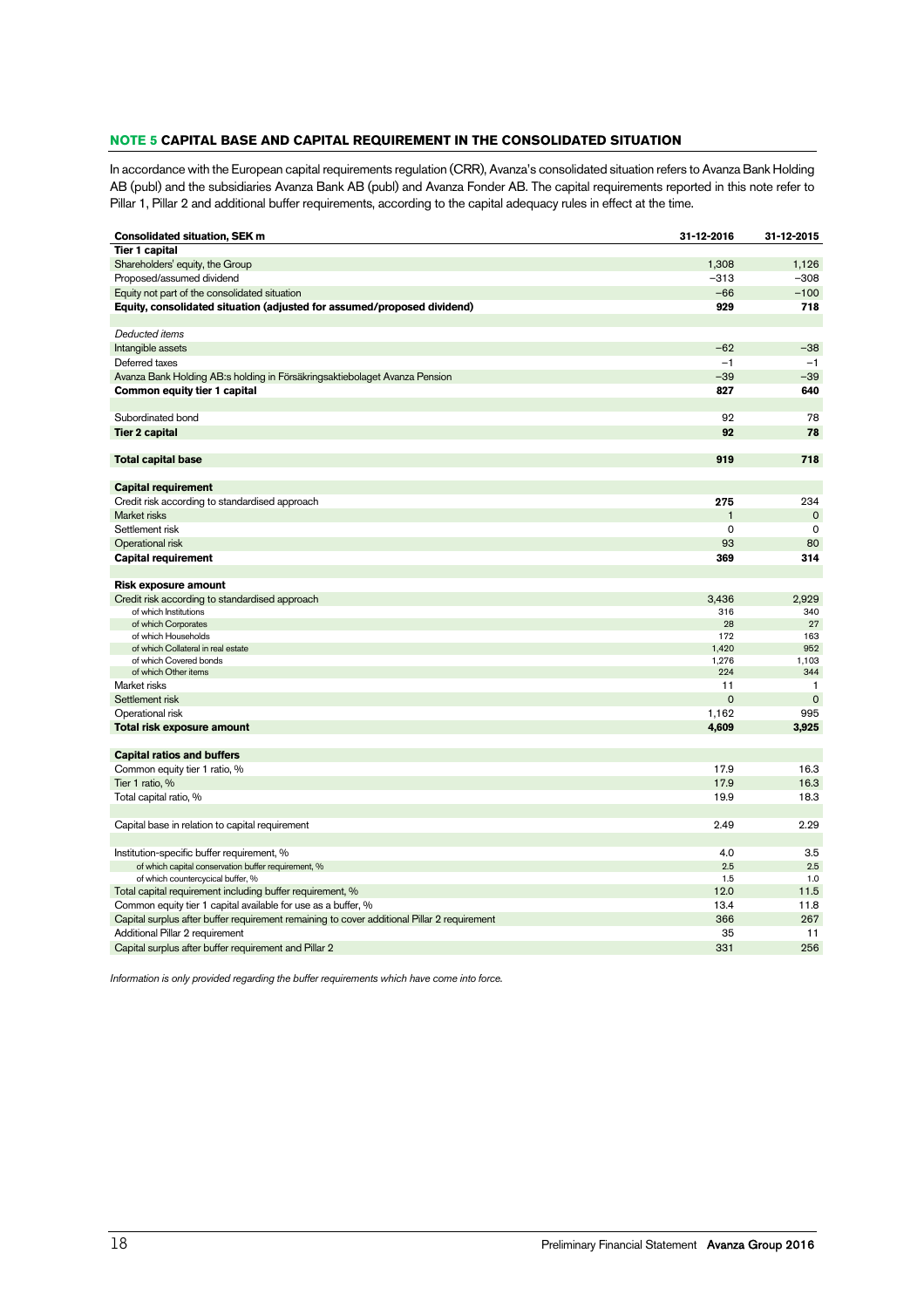The Board of Directors and the CEO ensures that the Preliminary Financial Statement gives a fair overview of the company and group activities, balance and results, and describes the material risks and uncertainties that the company and the companies of the group is facing.

Stockholm, 19 January 2017

Sven Hagströmer Chairman of the Board

Sophia Bendz Jonas Hagströmer Birgitta Klasén

Member of the Board

Mattias Miksche Hans Toll Jacqueline Winberg Member of the Board

Johan Prom CEO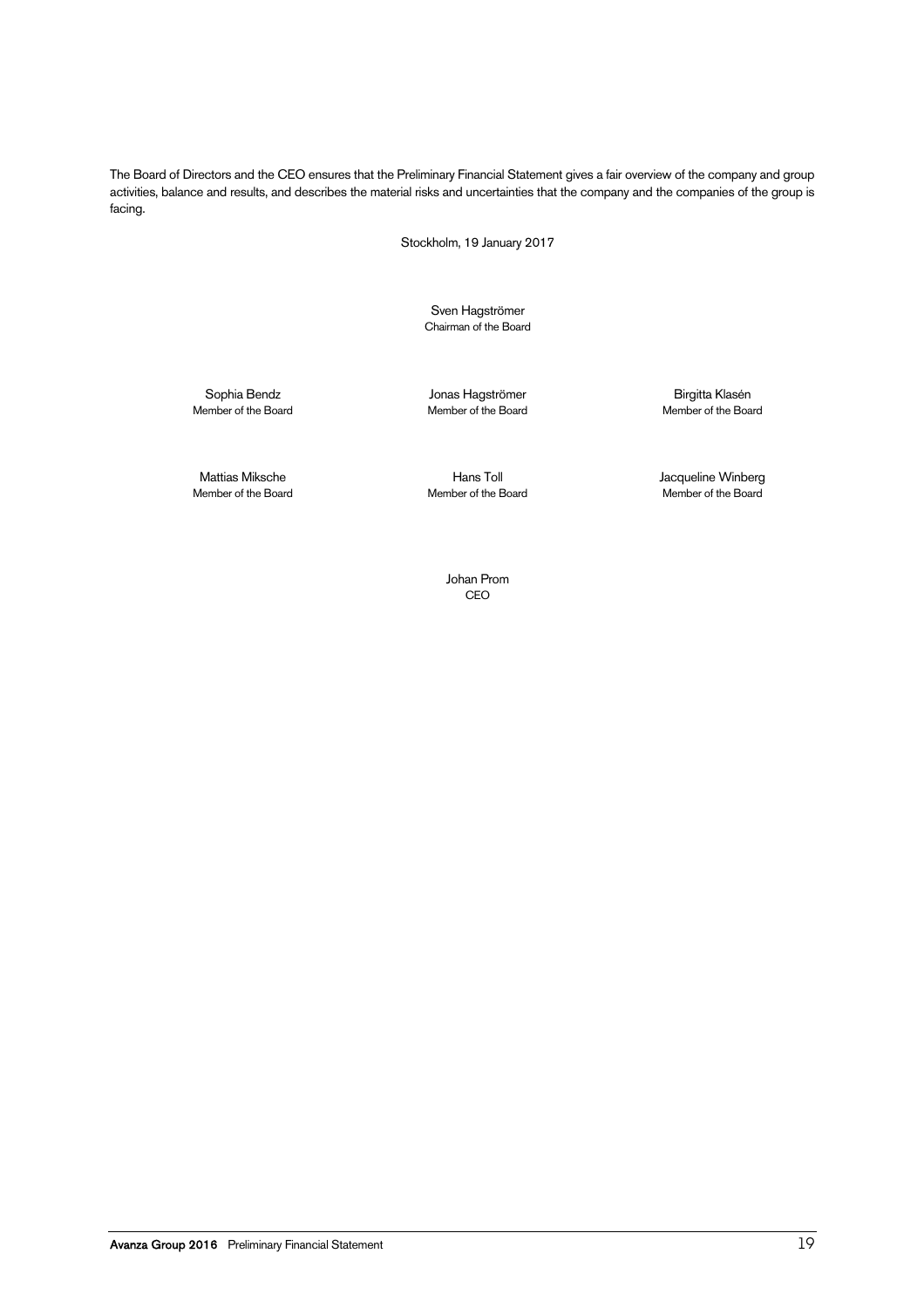# **For additional information**







Johan Prom, CEO Telephone: +46 (0)70 689 23 46

Birgitta Hagenfeldt, CFO Telephone: +46 (0)73 661 80 04

Sofia Svavar, Head of IR Telephone: +46 (0)8 409 420 17

This information is information that Avanza Bank Holding AB (publ) is obliged to make public pursuant to the EU Market Abuse Regulation and the Securities Markets Act. The information was submitted for publication, through the agency of the contact person set out above, at 08.15 (CET) on 19 January 2017.

A webcast presentation will be held by Johan Prom, CEO and Birgitta Hagenfeldt, CFO on 19 January 2017 at 10.00 (CET). The presentation will be held in English and there will be opportunities to ask questions. The presentation can be followed at avanza.se/ir.

Phone number for participants:

- □ Sweden +46 (0)8 505 564 74
- □ UK +44 20 336 453 74
- □ US +1 855 753 22 30

This report has not been subject to review by the company's auditors.

Avanza also publishes an Excel document containing its financial history. The information is provided in English and is updated quarterly. The document can be accessed at avanza.se/keydata.

This Preliminary Financial Statement is published in Swedish and English. In the event of any difference between the English version and the Swedish original, the Swedish version shall prevail.

### **Contact information**

|                                | Visiting address: Regeringsgatan 103, Stockholm |
|--------------------------------|-------------------------------------------------|
| Postal address:                | Box 1399, SE-111 93 Stockholm                   |
| Telephone:                     | +46 (0)8 562 250 00                             |
| Corp. Identity no: 556274-8458 |                                                 |
| Registered office: Stockholm   |                                                 |
| Website:                       | avanza.se                                       |
| Corporate web: avanza.com      |                                                 |

# **Financial calendar**

Annual Report 2016 24 February 2017 Annual General Meeting 21 March 2017 Intern Report January – March 2017 20 April 2017 Intern Report January - June 2017